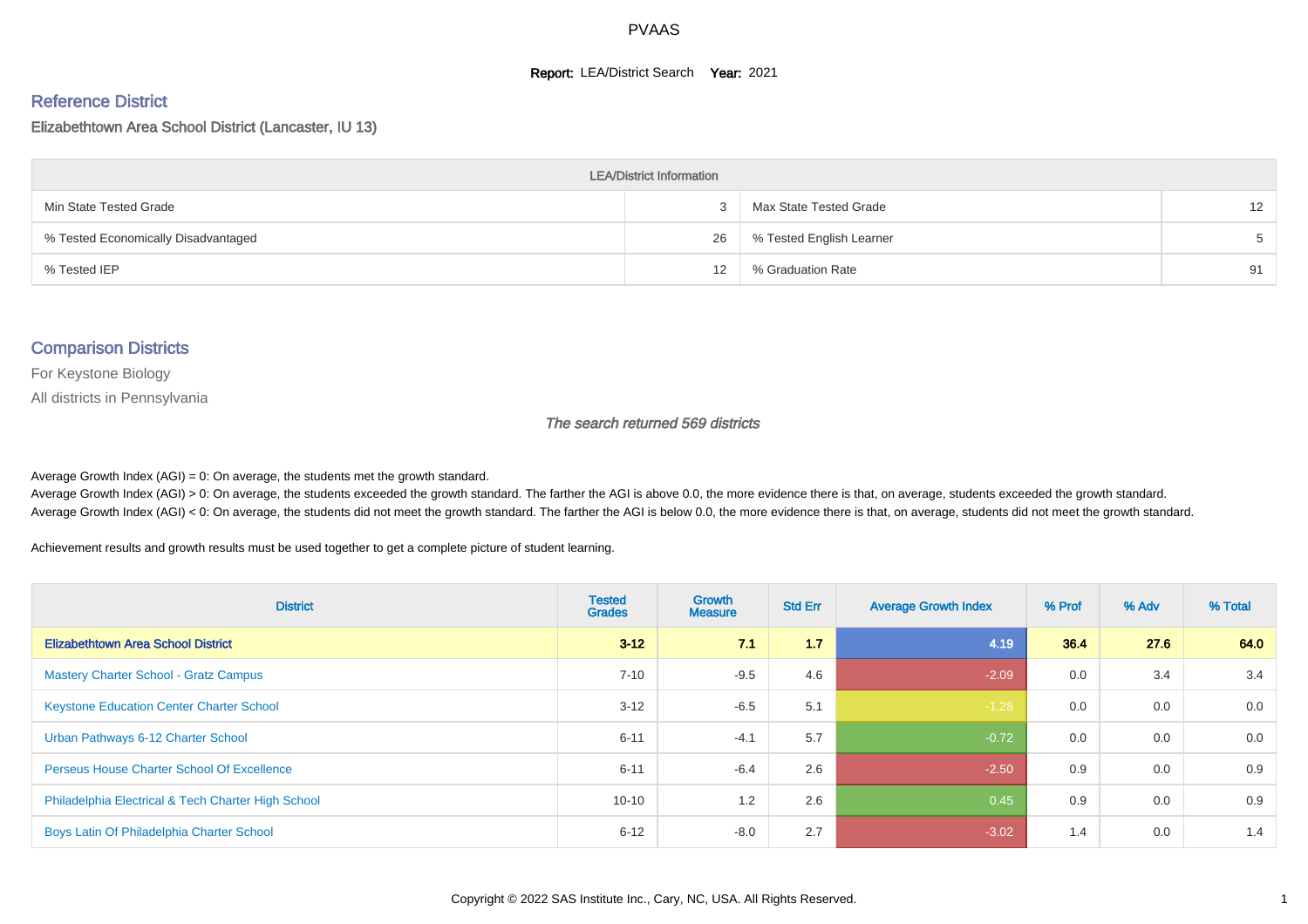| <b>District</b>                                                       | <b>Tested</b><br><b>Grades</b> | Growth<br><b>Measure</b> | <b>Std Err</b> | <b>Average Growth Index</b> | % Prof  | % Adv | % Total |
|-----------------------------------------------------------------------|--------------------------------|--------------------------|----------------|-----------------------------|---------|-------|---------|
| <b>Elizabethtown Area School District</b>                             | $3 - 12$                       | 7.1                      | 1.7            | 4.19                        | 36.4    | 27.6  | 64.0    |
| <b>Chester-Upland School District</b>                                 | $3 - 11$                       | $-3.6$                   | 2.6            | $-1.38$                     | 1.6     | 0.0   | 1.6     |
| <b>Aliquippa School District</b>                                      | $3 - 11$                       | $-20.0$                  | 3.6            | $-5.54$                     | 1.7     | 0.0   | 1.7     |
| <b>Innovative Arts Academy Charter School</b>                         | $6 - 11$                       | $-7.2$                   | 2.5            | $-2.83$                     | $2.0\,$ | 0.0   | $2.0\,$ |
| <b>Chester Charter Scholars Academy Charter School</b>                | $3 - 12$                       | $-6.2$                   | 3.3            | $-1.88$                     | 2.2     | 0.0   | 2.2     |
| La Academia Partnership Charter School                                | $6 - 11$                       | $-15.5$                  | 5.7            | $-2.70$                     | 2.3     | 0.0   | $2.3\,$ |
| People For People Charter School                                      | $3 - 12$                       | 6.4                      | 5.6            | $1.15$                      | 2.4     | 0.0   | 2.4     |
| <b>Universal Audenried Charter School</b>                             | $9 - 11$                       | $-3.8$                   | 2.5            | $-1.53$                     | 3.0     | 0.5   | 3.5     |
| <b>Sto-Rox School District</b>                                        | $3 - 10$                       | $-7.0$                   | 3.5            | $-1.99$                     | 3.2     | 0.0   | $3.2\,$ |
| <b>York City School District</b>                                      | $3 - 12$                       | $-17.7$                  | 1.8            | $-10.05$                    | 3.2     | 0.7   | $3.9\,$ |
| <b>Tech Freire Charter School</b>                                     | $9 - 11$                       | 0.7                      | 2.5            | 0.27                        | 3.6     | 0.0   | 3.6     |
| <b>Turkeyfoot Valley Area School District</b>                         | $3 - 12$                       | $-15.4$                  | 5.8            | $-2.66$                     | 3.8     | 3.8   | 7.6     |
| <b>Clairton City School District</b>                                  | $3 - 11$                       | $-1.6$                   | 5.0            | $-0.32$                     | 3.8     | 0.5   | 4.4     |
| Aspira Bilingual Cyber Charter School                                 | $3 - 11$                       | 5.1                      | 5.8            | 0.87                        | 4.8     | 0.0   | 4.8     |
| Propel Charter School - Braddock Hills                                | $3 - 11$                       | $-2.1$                   | 3.3            | $-0.63$                     | 4.8     | 3.2   | 8.1     |
| Morrisville Borough School District                                   | $3 - 11$                       | $-13.1$                  | 3.7            | $-3.52$                     | 4.9     | 1.6   | 6.6     |
| <b>Claysburg-Kimmel School District</b>                               | $3 - 11$                       | $-1.2$                   | 5.2            | $-0.22$                     | 5.0     | 0.0   | 5.0     |
| <b>Belmont Charter School</b>                                         | $3 - 10$                       | 2.2                      | 3.4            | 0.64                        | 5.3     | 1.8   | $7.0\,$ |
| <b>West Side CTC</b>                                                  | $9 - 10$                       | $-32.0$                  | 3.9            | $-8.16$                     | 5.9     | 0.0   | 5.9     |
| <b>Allentown City School District</b>                                 | $3 - 12$                       | $-16.9$                  | 1.4            | $-12.37$                    | 5.9     | 0.4   | 6.3     |
| <b>Harrisburg City School District</b>                                | $3 - 11$                       | $-0.2$                   | 2.0            | $-0.11$                     | 6.0     | 2.0   | 8.0     |
| Preparatory Charter School Of Mathematics, Science, Tech, And Careers | $9 - 10$                       | $-5.1$                   | 2.5            | $-2.03$                     | 6.3     | 1.4   | 7.7     |
| Lincoln Leadership Academy Charter School                             | $3 - 12$                       | $-7.4$                   | 3.7            | $-1.99$                     | 6.4     | 2.1   | 8.5     |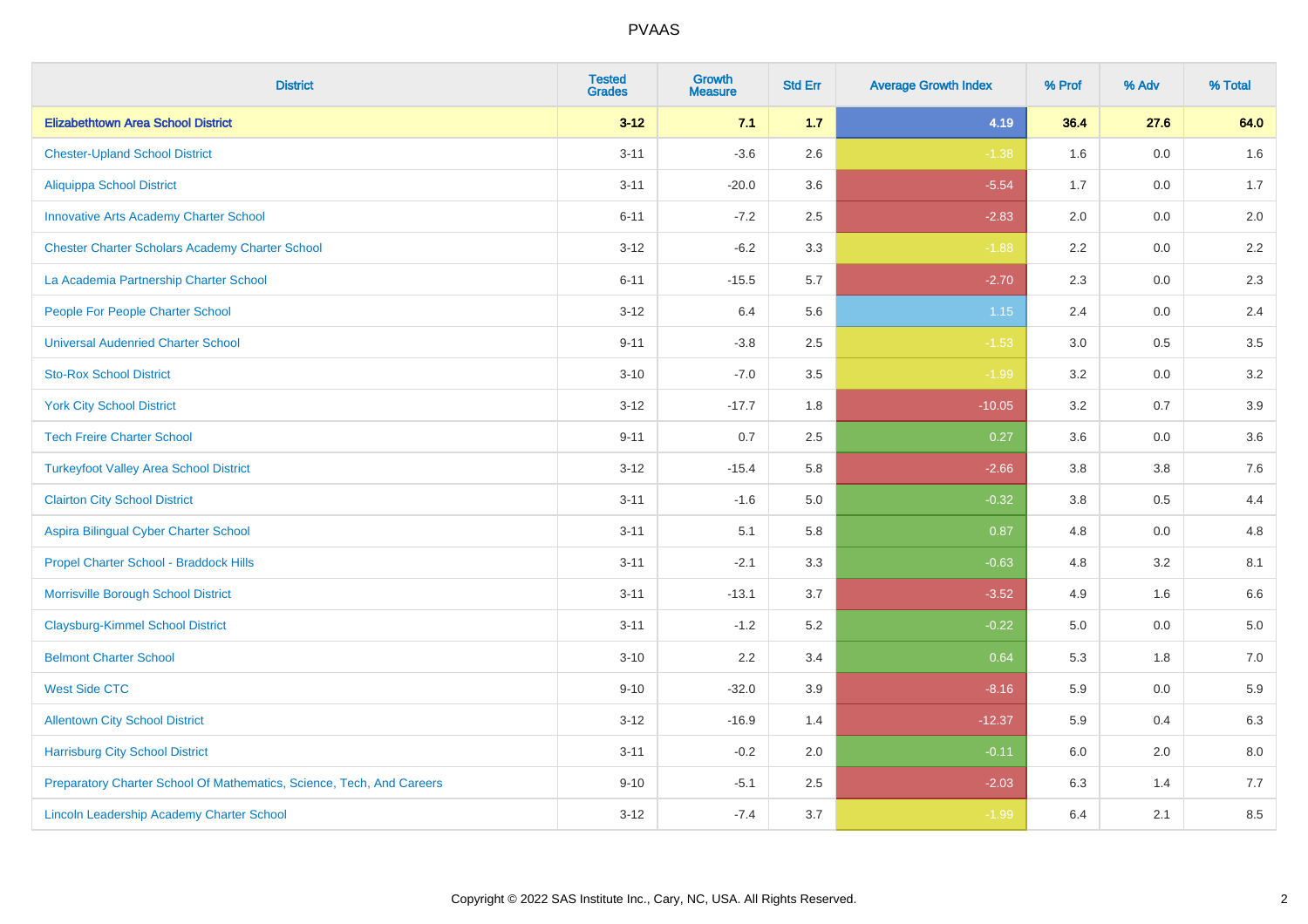| <b>District</b>                                   | <b>Tested</b><br><b>Grades</b> | <b>Growth</b><br><b>Measure</b> | <b>Std Err</b> | <b>Average Growth Index</b> | % Prof | % Adv   | % Total |
|---------------------------------------------------|--------------------------------|---------------------------------|----------------|-----------------------------|--------|---------|---------|
| <b>Elizabethtown Area School District</b>         | $3 - 12$                       | 7.1                             | $1.7$          | 4.19                        | 36.4   | 27.6    | 64.0    |
| <b>Lawrence County CTC</b>                        | $10 - 11$                      | $-9.8$                          | 3.7            | $-2.68$                     | 7.3    | 0.0     | 7.3     |
| <b>Propel Charter School-Homestead</b>            | $3 - 11$                       | $-5.0$                          | 3.9            | $-1.27$                     | 7.3    | 0.0     | $7.3$   |
| Dr Robert Ketterer Charter School Inc             | $6 - 12$                       | 7.1                             | 4.3            | 1.66                        | 7.3    | 1.7     | 9.0     |
| <b>Propel Charter School-Montour</b>              | $3 - 10$                       | $-3.4$                          | 3.6            | $-0.93$                     | 7.7    | 0.0     | 7.7     |
| <b>Blacklick Valley School District</b>           | $3 - 11$                       | $-0.9$                          | 3.9            | $-0.23$                     | 7.7    | 7.7     | 15.4    |
| <b>Executive Education Academy Charter School</b> | $3 - 10$                       | $-14.6$                         | 3.0            | $-4.81$                     | 8.5    | 1.2     | 9.8     |
| <b>Tacony Academy Charter School</b>              | $3 - 11$                       | $-12.9$                         | 3.3            | $-3.90$                     | 8.6    | 1.4     | 10.0    |
| <b>Esperanza Cyber Charter School</b>             | $3 - 11$                       | 7.1                             | 6.1            | 1.15                        | 8.8    | 2.9     | 11.8    |
| <b>Lancaster School District</b>                  | $3 - 12$                       | $-10.0$                         | 1.4            | $-7.22$                     | 9.0    | 3.9     | 12.8    |
| <b>Farrell Area School District</b>               | $3 - 11$                       | $-1.9$                          | 4.2            | $-0.44$                     | 9.3    | 11.6    | 20.9    |
| <b>Big Beaver Falls Area School District</b>      | $3 - 11$                       | $-17.9$                         | 2.8            | $-6.27$                     | 9.4    | 2.8     | 12.2    |
| <b>Shade-Central City School District</b>         | $3 - 11$                       | $-14.6$                         | 4.0            | $-3.68$                     | 9.6    | $0.0\,$ | 9.6     |
| Community Academy Of Philadelphia Charter School  | $3 - 11$                       | 0.1                             | 2.6            | 0.06                        | 9.7    | 2.6     | 12.4    |
| <b>KIPP Dubois Charter School</b>                 | $9 - 10$                       | $-3.0$                          | 3.1            | $-0.95$                     | 10.0   | 0.0     | 10.0    |
| <b>Woodland Hills School District</b>             | $3 - 12$                       | $-4.2$                          | 2.5            | $-1.66$                     | 10.1   | 1.4     | 11.5    |
| Mastery Charter School - Shoemaker Campus         | $7 - 10$                       | $-2.3$                          | 2.8            | $-0.81$                     | 10.1   | 3.7     | 13.8    |
| <b>Greater Johnstown School District</b>          | $3 - 11$                       | $-3.5$                          | 2.4            | $-1.45$                     | 10.3   | 1.3     | 11.5    |
| <b>Sugar Valley Rural Charter School</b>          | $3 - 11$                       | $-3.6$                          | 3.7            | $-0.98$                     | 10.3   | 0.0     | 10.3    |
| <b>Norristown Area School District</b>            | $3 - 12$                       | $-25.4$                         | 1.7            | $-15.35$                    | 10.6   | 1.8     | 12.4    |
| New Kensington-Arnold School District             | $3 - 11$                       | $-5.8$                          | 3.2            | $-1.80$                     | 10.8   | 1.2     | 12.0    |
| <b>Tussey Mountain School District</b>            | $3 - 12$                       | $-13.0$                         | 3.3            | $-3.93$                     | 11.1   | 3.2     | 14.3    |
| <b>Cornell School District</b>                    | $3 - 11$                       | $-5.5$                          | 4.6            | $-1.20$                     | 11.3   | 3.2     | 14.5    |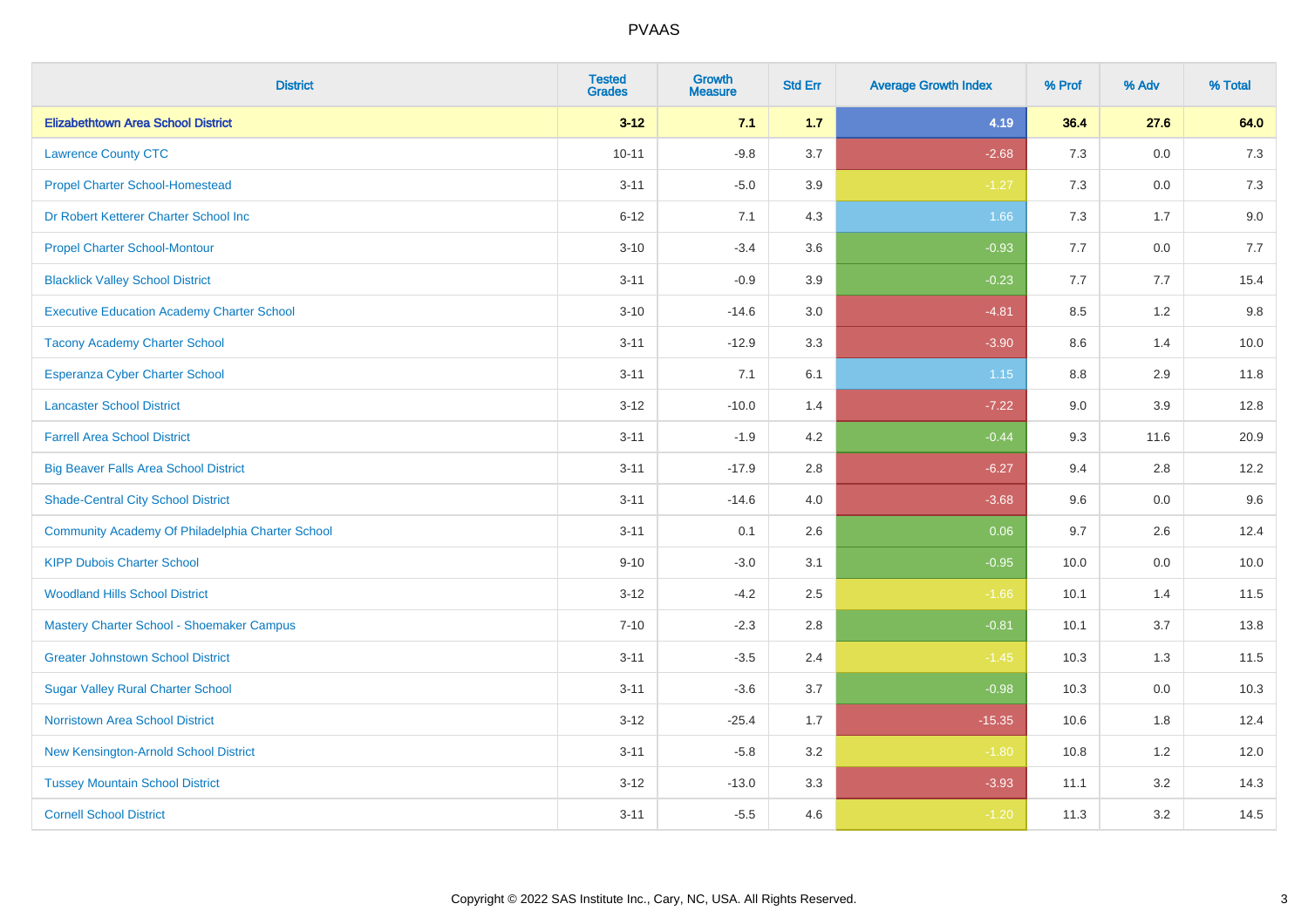| <b>District</b>                               | <b>Tested</b><br><b>Grades</b> | <b>Growth</b><br><b>Measure</b> | <b>Std Err</b> | <b>Average Growth Index</b> | % Prof | % Adv   | % Total |
|-----------------------------------------------|--------------------------------|---------------------------------|----------------|-----------------------------|--------|---------|---------|
| <b>Elizabethtown Area School District</b>     | $3 - 12$                       | 7.1                             | 1.7            | 4.19                        | 36.4   | 27.6    | 64.0    |
| <b>Tulpehocken Area School District</b>       | $3 - 12$                       | 1.0                             | 4.9            | 0.20                        | 11.5   | 23.1    | 34.6    |
| <b>Hanover Area School District</b>           | $3 - 11$                       | $-14.7$                         | 4.7            | $-3.13$                     | 12.1   | 3.0     | 15.2    |
| <b>Multicultural Academy Charter School</b>   | $9 - 11$                       | 6.0                             | 3.4            | 1.77                        | 12.3   | 0.0     | 12.3    |
| <b>Muhlenberg School District</b>             | $3 - 10$                       | $-17.8$                         | 1.9            | $-9.34$                     | 12.4   | 4.6     | 17.0    |
| <b>Redbank Valley School District</b>         | $3 - 11$                       | $-7.5$                          | 3.1            | $-2.41$                     | 12.4   | 10.6    | 23.1    |
| <b>Mastery Charter School - Thomas Campus</b> | $3 - 10$                       | 7.9                             | 5.7            | 1.39                        | 12.5   | 0.0     | 12.5    |
| <b>Mcguffey School District</b>               | $3 - 11$                       | $-12.1$                         | 3.0            | $-4.06$                     | 12.8   | 5.9     | 18.6    |
| <b>Coatesville Area School District</b>       | $3 - 11$                       | $-9.5$                          | 1.6            | $-5.81$                     | 12.8   | 3.3     | 16.2    |
| <b>Washington School District</b>             | $3 - 11$                       | $-15.9$                         | 2.9            | $-5.44$                     | 12.9   | 1.7     | 14.7    |
| <b>Sharon City School District</b>            | $3 - 11$                       | $-6.5$                          | 2.3            | $-2.79$                     | 13.1   | 5.0     | 18.1    |
| Lackawanna Trail School District              | $3 - 10$                       | $-11.0$                         | 3.3            | $-3.35$                     | 13.1   | 18.0    | 31.2    |
| <b>Erie City School District</b>              | $3 - 12$                       | $-4.5$                          | 1.4            | $-3.09$                     | 13.4   | 6.7     | 20.1    |
| <b>Canton Area School District</b>            | $3 - 11$                       | 8.4                             | 2.9            | 2.92                        | 13.8   | 23.0    | 36.8    |
| <b>Bristol Township School District</b>       | $3 - 11$                       | $-7.4$                          | 1.4            | $-5.32$                     | 13.8   | 4.6     | 18.4    |
| <b>Steelton-Highspire School District</b>     | $3 - 11$                       | $-5.3$                          | 3.2            | $-1.65$                     | 13.9   | $0.0\,$ | 13.9    |
| <b>William Penn School District</b>           | $3 - 12$                       | 7.0                             | 1.9            | 3.61                        | 14.0   | 7.2     | 21.3    |
| <b>Wilkes-Barre Area School District</b>      | $3 - 11$                       | $-12.4$                         | 2.4            | $-5.18$                     | 14.2   | 3.7     | 17.9    |
| Esperanza Academy Charter School              | $4 - 11$                       | 2.1                             | 2.1            | 1.01                        | 14.2   | 3.6     | 17.8    |
| <b>Shenandoah Valley School District</b>      | $3 - 11$                       | $-4.5$                          | 3.5            | $-1.29$                     | 14.3   | 0.0     | 14.3    |
| Hope For Hyndman Charter School               | $3 - 11$                       | 5.1                             | 5.8            | 0.88                        | 14.3   | 7.1     | 21.4    |
| <b>Rochester Area School District</b>         | $3 - 11$                       | $-5.7$                          | 3.9            | $-1.45$                     | 14.9   | 2.1     | 17.0    |
| <b>Dunmore School District</b>                | $3 - 11$                       | $-12.2$                         | 2.7            | $-4.51$                     | 15.0   | 5.3     | 20.4    |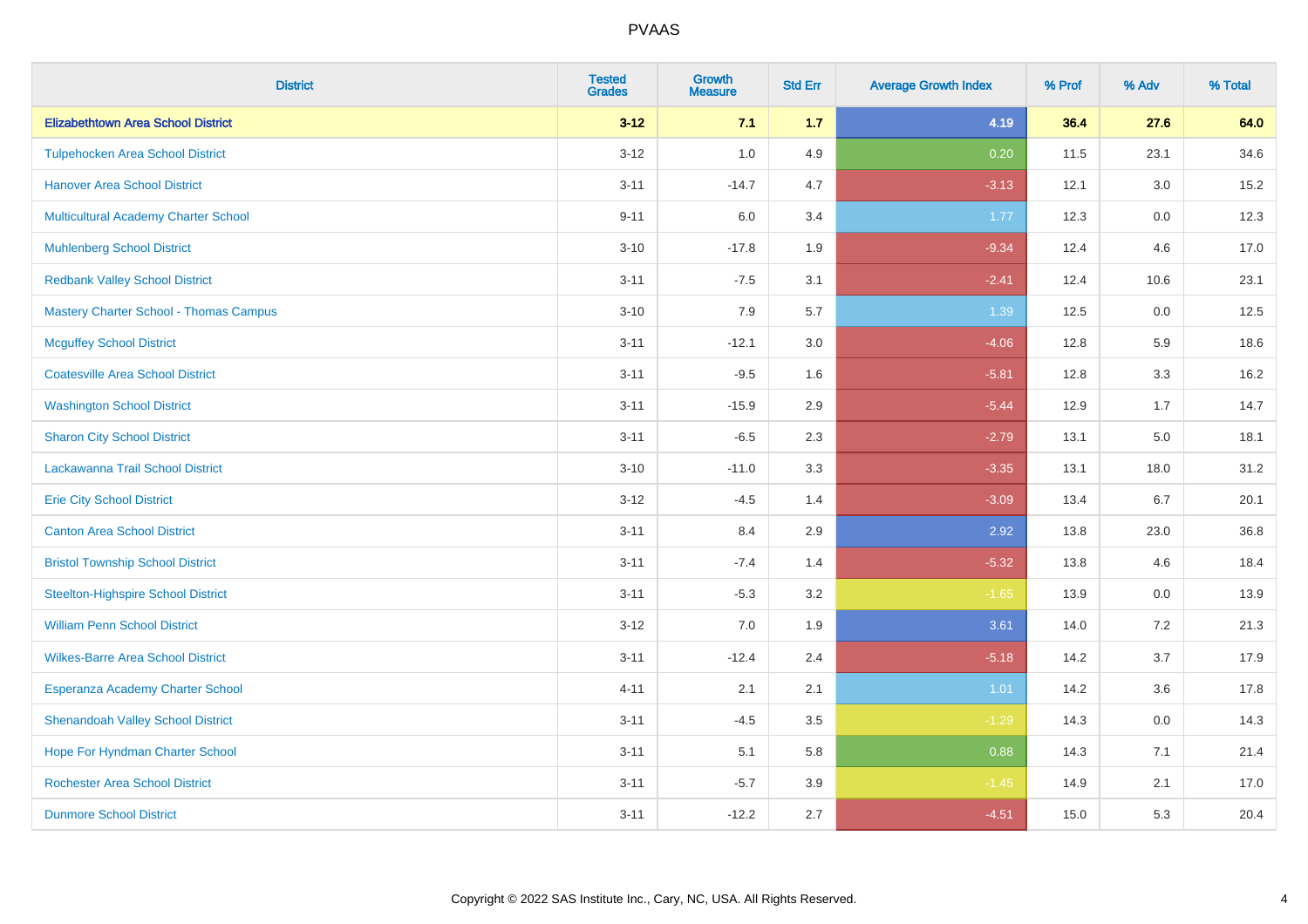| <b>District</b>                               | <b>Tested</b><br><b>Grades</b> | <b>Growth</b><br><b>Measure</b> | <b>Std Err</b> | <b>Average Growth Index</b> | % Prof | % Adv   | % Total |
|-----------------------------------------------|--------------------------------|---------------------------------|----------------|-----------------------------|--------|---------|---------|
| <b>Elizabethtown Area School District</b>     | $3 - 12$                       | 7.1                             | $1.7$          | 4.19                        | 36.4   | 27.6    | 64.0    |
| <b>Greater Nanticoke Area School District</b> | $3 - 12$                       | $-6.8$                          | 2.6            | $-2.58$                     | 15.2   | $8.9\,$ | 24.1    |
| <b>Lebanon School District</b>                | $3 - 11$                       | $-1.2$                          | 1.9            | $-0.63$                     | 15.2   | 6.4     | 21.6    |
| Imhotep Institute Charter High School         | $9 - 11$                       | $-17.6$                         | 5.8            | $-3.03$                     | 15.4   | $0.0\,$ | 15.4    |
| <b>West Mifflin Area School District</b>      | $3 - 12$                       | $-11.9$                         | 2.5            | $-4.77$                     | 15.9   | 4.0     | 19.9    |
| <b>City CHS</b>                               | $10 - 11$                      | $-5.6$                          | 2.4            | $-2.34$                     | 15.9   | 1.5     | 17.4    |
| <b>Burgettstown Area School District</b>      | $3 - 11$                       | $-11.2$                         | 3.2            | $-3.46$                     | 16.0   | 2.7     | 18.7    |
| <b>MaST Community Charter School II</b>       | $3 - 10$                       | 1.4                             | 3.0            | 0.45                        | 16.1   | 4.6     | 20.7    |
| <b>Pittsburgh School District</b>             | $3 - 11$                       | $-13.0$                         | 1.1            | $-12.25$                    | 16.1   | 6.5     | 22.6    |
| Philadelphia City School District             | $3 - 12$                       | $-7.8$                          | 0.6            | $-13.43$                    | 16.4   | 6.5     | 22.9    |
| <b>Fannett-Metal School District</b>          | $3 - 11$                       | $-22.3$                         | 4.8            | $-4.65$                     | 16.4   | 6.6     | 23.0    |
| <b>Achievement House Charter School</b>       | $7 - 11$                       | $-8.2$                          | 3.6            | $-2.28$                     | 16.7   | 2.8     | 19.4    |
| <b>Reading School District</b>                | $3 - 11$                       | 4.3                             | 1.2            | 3.71                        | 16.8   | $6.0\,$ | 22.8    |
| <b>Williams Valley School District</b>        | $3 - 11$                       | 2.6                             | 3.7            | 0.69                        | 17.0   | 5.1     | 22.0    |
| <b>Columbia Borough School District</b>       | $3 - 12$                       | $-1.1$                          | 3.6            | $-0.31$                     | 17.2   | 1.7     | 19.0    |
| <b>New Castle Area School District</b>        | $3 - 12$                       | $-13.6$                         | 2.3            | $-5.99$                     | 17.6   | 2.0     | 19.5    |
| Jefferson County-Dubois AVTS                  | $9 - 11$                       | $-11.7$                         | 3.1            | $-3.72$                     | 17.6   | 2.8     | 20.4    |
| <b>Shanksville-Stonycreek School District</b> | $3 - 10$                       | $-8.6$                          | 5.5            | $-1.55$                     | 17.6   | 23.5    | 41.2    |
| <b>Carmichaels Area School District</b>       | $3 - 10$                       | $-7.0$                          | 3.1            | $-2.30$                     | 17.8   | 9.6     | 27.4    |
| <b>Union School District</b>                  | $3 - 12$                       | 2.5                             | 3.7            | 0.69                        | 17.9   | 10.4    | 28.4    |
| <b>Central Fulton School District</b>         | $3 - 11$                       | $-13.3$                         | 3.2            | $-4.20$                     | 18.1   | 9.7     | 27.8    |
| <b>Tidioute Community Charter School</b>      | $3 - 11$                       | 0.8                             | 4.4            | 0.19                        | 18.1   | 6.9     | 25.0    |
| <b>Williamsport Area School District</b>      | $3 - 11$                       | $-11.7$                         | 1.4            | $-8.29$                     | 18.2   | 10.5    | 28.7    |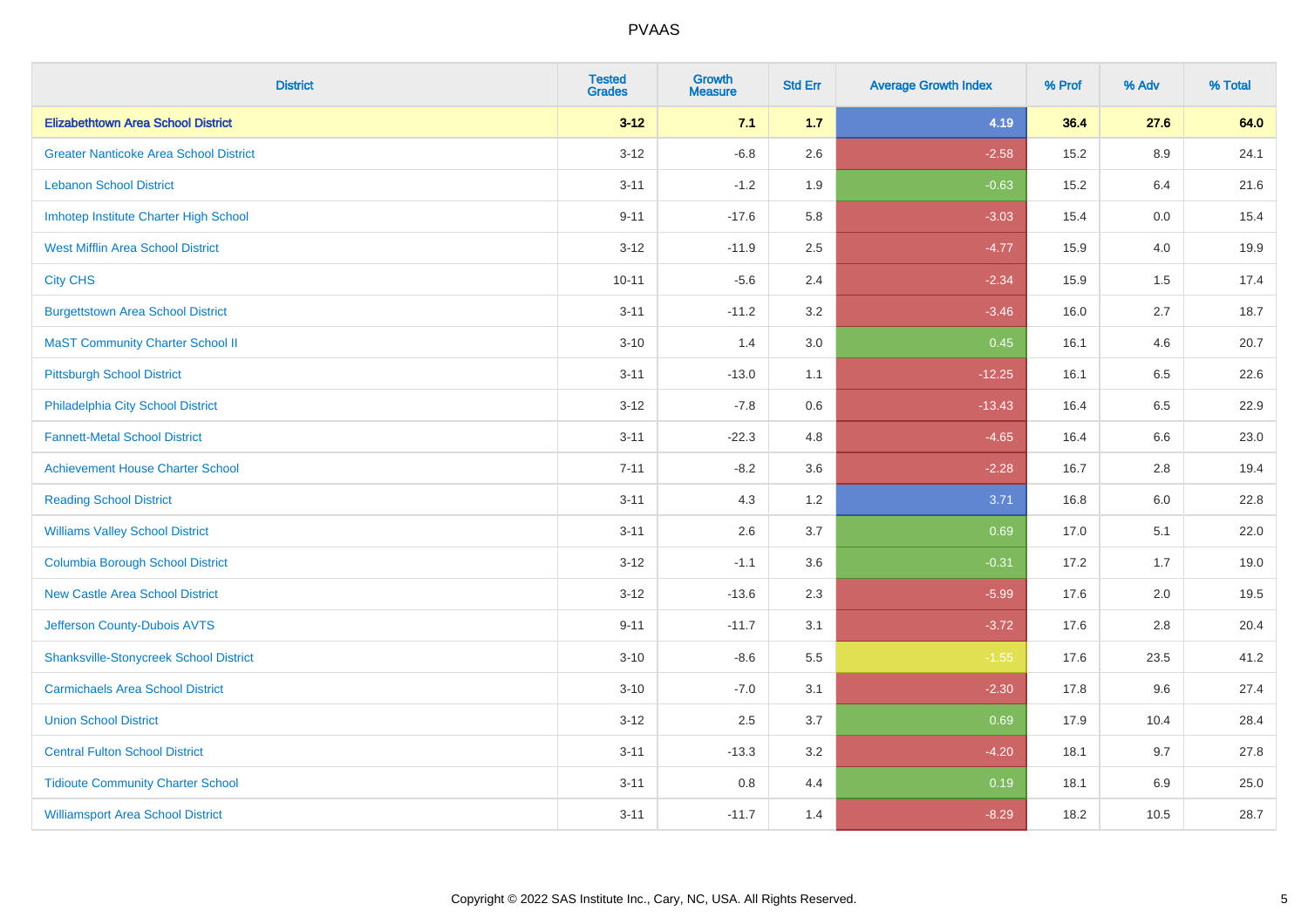| <b>District</b>                                | <b>Tested</b><br><b>Grades</b> | <b>Growth</b><br><b>Measure</b> | <b>Std Err</b> | <b>Average Growth Index</b> | % Prof | % Adv   | % Total |
|------------------------------------------------|--------------------------------|---------------------------------|----------------|-----------------------------|--------|---------|---------|
| <b>Elizabethtown Area School District</b>      | $3 - 12$                       | 7.1                             | $1.7$          | 4.19                        | 36.4   | 27.6    | 64.0    |
| <b>Mount Carmel Area School District</b>       | $3 - 11$                       | $-7.9$                          | 2.3            | $-3.38$                     | 18.2   | 4.4     | 22.6    |
| <b>Dauphin County Technical School</b>         | $9 - 11$                       | $-3.9$                          | 2.3            | $-1.67$                     | 18.3   | 11.1    | 29.3    |
| <b>Frazier School District</b>                 | $3 - 11$                       | $-18.9$                         | 3.4            | $-5.49$                     | 18.3   | 1.4     | 19.7    |
| <b>Penn Hills School District</b>              | $3 - 11$                       | 0.0                             | 2.4            | 0.02                        | 18.4   | 7.1     | 25.6    |
| <b>Punxsutawney Area School District</b>       | $3 - 11$                       | 15.8                            | 2.7            | 5.83                        | 18.6   | 29.0    | 47.6    |
| <b>Southeast Delco School District</b>         | $3 - 10$                       | 3.9                             | 3.5            | 1.12                        | 18.6   | 3.4     | 22.0    |
| Northern Lebanon School District               | $3 - 11$                       | $-0.7$                          | 2.3            | $-0.29$                     | 18.8   | 6.8     | 25.6    |
| <b>Forest Area School District</b>             | $3 - 11$                       | $-1.8$                          | 4.7            | $-0.37$                     | 18.9   | 15.1    | 34.0    |
| Susquehanna Township School District           | $3 - 12$                       | 3.9                             | 2.7            | 1.45                        | 19.0   | 13.1    | 32.0    |
| <b>Pottstown School District</b>               | $3 - 12$                       | 2.0                             | 2.2            | 0.88                        | 19.4   | 6.2     | 25.6    |
| <b>Central Cambria School District</b>         | $3 - 11$                       | $-12.7$                         | 2.3            | $-5.61$                     | 19.4   | 7.4     | 26.9    |
| Jim Thorpe Area School District                | $3 - 11$                       | $-10.9$                         | 2.4            | $-4.48$                     | 19.5   | $6.0\,$ | 25.5    |
| <b>Columbia-Montour AVTS</b>                   | $9 - 10$                       | $-7.1$                          | 2.8            | $-2.52$                     | 19.5   | 3.2     | 22.7    |
| <b>Shamokin Area School District</b>           | $3 - 11$                       | $-2.6$                          | 2.5            | $-1.06$                     | 19.6   | $9.8\,$ | 29.3    |
| <b>Carbon Career &amp; Technical Institute</b> | $9 - 11$                       | $-9.3$                          | 3.2            | $-2.92$                     | 19.6   | 2.2     | 21.7    |
| Pennsylvania Distance Learning Charter School  | $3 - 12$                       | 6.8                             | 3.4            | 1.99                        | 19.8   | 6.2     | 25.9    |
| <b>Mount Union Area School District</b>        | $3 - 10$                       | $-2.5$                          | 2.8            | $-0.89$                     | 19.8   | 5.8     | 25.6    |
| <b>Scranton School District</b>                | $3 - 12$                       | $-10.1$                         | 2.5            | $-4.04$                     | 20.0   | 7.7     | 27.7    |
| Lehigh Valley Academy Regional Charter School  | $3 - 11$                       | $-5.9$                          | 3.0            | $-1.98$                     | 20.0   | 7.7     | 27.7    |
| <b>Blairsville-Saltsburg School District</b>   | $3 - 11$                       | $-7.5$                          | 2.8            | $-2.67$                     | 20.1   | 8.2     | 28.3    |
| <b>Brentwood Borough School District</b>       | $3 - 11$                       | 1.3                             | 3.0            | 0.44                        | 20.2   | 16.0    | 36.2    |
| North Schuylkill School District               | $3 - 11$                       | $-4.7$                          | 2.2            | $-2.16$                     | 20.2   | 11.7    | 31.9    |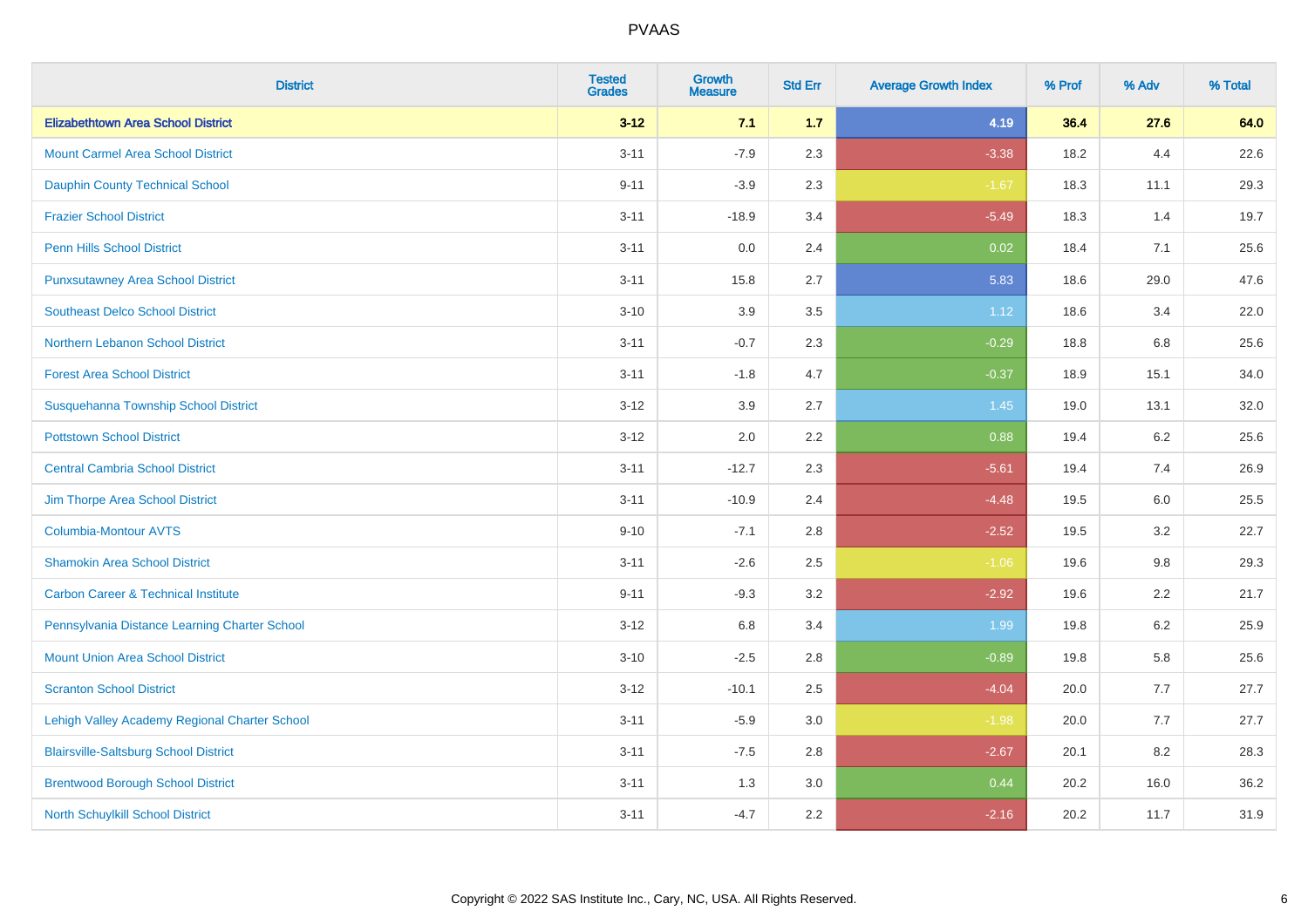| <b>District</b>                                 | <b>Tested</b><br><b>Grades</b> | <b>Growth</b><br><b>Measure</b> | <b>Std Err</b> | <b>Average Growth Index</b> | % Prof | % Adv   | % Total |
|-------------------------------------------------|--------------------------------|---------------------------------|----------------|-----------------------------|--------|---------|---------|
| <b>Elizabethtown Area School District</b>       | $3 - 12$                       | 7.1                             | $1.7$          | 4.19                        | 36.4   | 27.6    | 64.0    |
| <b>Westinghouse Arts Academy Charter School</b> | $9 - 10$                       | $-6.0$                          | 3.3            | $-1.81$                     | 20.2   | 8.9     | 29.1    |
| Meyersdale Area School District                 | $3 - 11$                       | $-16.1$                         | 3.3            | $-4.94$                     | 20.3   | 5.8     | 26.1    |
| <b>Wattsburg Area School District</b>           | $3 - 11$                       | 1.0                             | 2.7            | 0.36                        | 20.4   | 12.4    | 32.7    |
| <b>Bethlehem Area School District</b>           | $3 - 11$                       | $-4.5$                          | 1.1            | $-3.91$                     | 20.4   | 11.3    | 31.7    |
| <b>Hazleton Area School District</b>            | $3 - 11$                       | 6.0                             | 1.6            | 3.85                        | 20.5   | 9.0     | 29.5    |
| <b>Mastery Charter School - Pickett Campus</b>  | $6 - 10$                       | 2.7                             | 4.2            | 0.65                        | 20.6   | 0.0     | 20.6    |
| <b>Chartiers Valley School District</b>         | $3 - 11$                       | $-9.1$                          | 2.1            | $-4.23$                     | 20.7   | 17.4    | 38.0    |
| <b>Riverside School District</b>                | $3 - 11$                       | $-6.2$                          | 2.7            | $-2.33$                     | 20.8   | 17.0    | 37.7    |
| <b>Shikellamy School District</b>               | $3 - 10$                       | $-8.3$                          | 2.4            | $-3.42$                     | 20.8   | 18.5    | 39.2    |
| Pennsylvania Cyber Charter School               | $3 - 11$                       | 0.6                             | 1.5            | 0.37                        | 20.8   | 8.1     | 28.9    |
| <b>Laurel Highlands School District</b>         | $3 - 11$                       | $-3.8$                          | 2.3            | $-1.63$                     | 20.9   | 14.6    | 35.4    |
| <b>Antietam School District</b>                 | $3 - 10$                       | $-9.5$                          | 3.7            | $-2.57$                     | 20.9   | 1.5     | 22.4    |
| <b>Trinity Area School District</b>             | $3 - 11$                       | $-8.7$                          | 1.8            | $-4.87$                     | 20.9   | $9.8\,$ | 30.8    |
| <b>East Allegheny School District</b>           | $3 - 11$                       | $-6.4$                          | 3.0            | $-2.11$                     | 21.0   | 7.4     | 28.4    |
| <b>Somerset Area School District</b>            | $3 - 11$                       | $-7.6$                          | 2.4            | $-3.17$                     | 21.0   | 14.5    | 35.5    |
| <b>Monessen City School District</b>            | $3 - 10$                       | $-3.9$                          | 5.6            | $-0.69$                     | 21.0   | 10.5    | 31.6    |
| <b>Ferndale Area School District</b>            | $3 - 10$                       | $-1.1$                          | 4.1            | $-0.27$                     | 21.0   | 7.9     | 29.0    |
| <b>Mckeesport Area School District</b>          | $3 - 12$                       | 4.6                             | 2.2            | 2.14                        | 21.1   | 4.4     | 25.5    |
| <b>Northern Lehigh School District</b>          | $3 - 12$                       | 6.1                             | 2.5            | 2.42                        | 21.4   | 18.0    | 39.3    |
| <b>Mahanoy Area School District</b>             | $3 - 10$                       | $-3.4$                          | 3.1            | $-1.07$                     | 21.4   | 8.6     | 30.0    |
| Philadelphia Academy Charter School             | $3 - 11$                       | $-14.7$                         | 2.7            | $-5.42$                     | 21.6   | 3.9     | 25.5    |
| <b>Southern Fulton School District</b>          | $3 - 11$                       | $-5.1$                          | 4.0            | $-1.29$                     | 21.7   | 13.0    | 34.8    |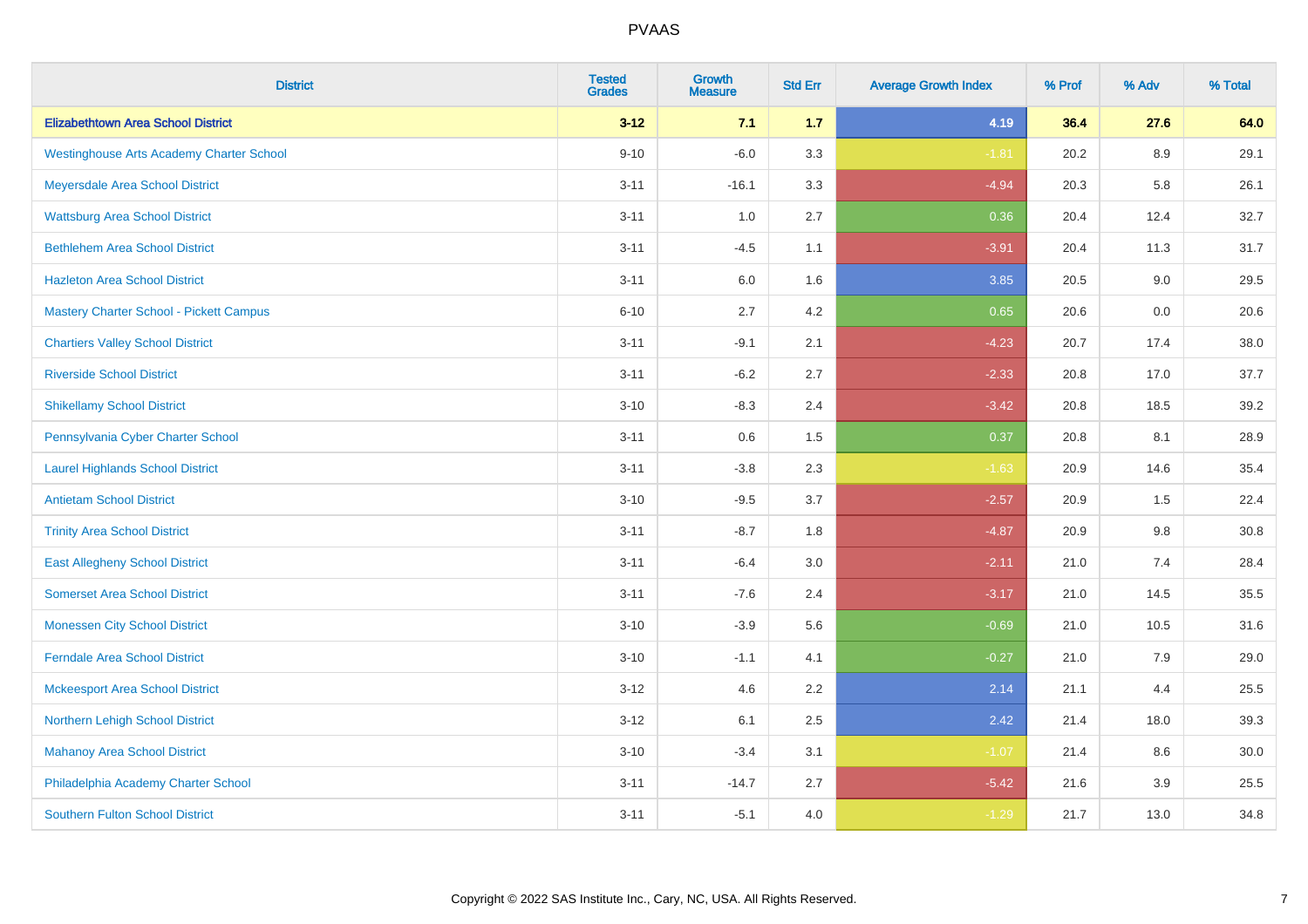| <b>District</b>                               | <b>Tested</b><br><b>Grades</b> | <b>Growth</b><br><b>Measure</b> | <b>Std Err</b> | <b>Average Growth Index</b> | % Prof | % Adv | % Total |
|-----------------------------------------------|--------------------------------|---------------------------------|----------------|-----------------------------|--------|-------|---------|
| <b>Elizabethtown Area School District</b>     | $3 - 12$                       | 7.1                             | 1.7            | 4.19                        | 36.4   | 27.6  | 64.0    |
| <b>Pottsville Area School District</b>        | $3 - 12$                       | $-4.9$                          | 2.1            | $-2.36$                     | 21.8   | 7.9   | 29.6    |
| <b>West York Area School District</b>         | $3 - 12$                       | $-9.8$                          | 2.7            | $-3.57$                     | 21.9   | 10.9  | 32.8    |
| <b>Brownsville Area School District</b>       | $3 - 12$                       | 3.9                             | 3.8            | 1.04                        | 22.0   | 8.5   | 30.5    |
| <b>Wyoming Valley West School District</b>    | $3 - 11$                       | $-5.5$                          | 2.3            | $-2.38$                     | 22.2   | 9.2   | 31.4    |
| Schuylkill Haven Area School District         | $3 - 11$                       | $-5.3$                          | 2.7            | $-1.96$                     | 22.2   | 11.6  | 33.8    |
| <b>Charleroi School District</b>              | $3 - 11$                       | $-4.3$                          | 2.7            | $-1.55$                     | 22.2   | 15.9  | 38.1    |
| <b>Lakeland School District</b>               | $3 - 11$                       | 13.3                            | 2.8            | 4.80                        | 22.2   | 21.2  | 43.4    |
| <b>Berwick Area School District</b>           | $3 - 11$                       | $-6.9$                          | 2.4            | $-2.84$                     | 22.3   | 11.5  | 33.8    |
| <b>Williamsburg Community School District</b> | $3 - 11$                       | $-16.9$                         | 4.1            | $-4.14$                     | 22.4   | 0.0   | 22.4    |
| <b>New Foundations Charter School</b>         | $3 - 11$                       | 0.6                             | 2.2            | 0.29                        | 22.4   | 4.0   | 26.4    |
| Philipsburg-Osceola Area School District      | $3 - 11$                       | 4.1                             | 3.0            | 1.37                        | 22.5   | 16.2  | 38.8    |
| <b>East Lycoming School District</b>          | $3 - 11$                       | $-10.9$                         | 2.1            | $-5.08$                     | 22.5   | 8.2   | 30.8    |
| <b>York Co School Of Technology</b>           | $9 - 12$                       | $-10.9$                         | 1.6            | $-6.79$                     | 22.6   | 4.0   | 26.6    |
| <b>Moniteau School District</b>               | $3 - 11$                       | $-11.8$                         | 2.9            | $-4.07$                     | 22.6   | 5.0   | 27.6    |
| <b>Hanover Public School District</b>         | $3 - 11$                       | $-12.4$                         | 2.7            | $-4.50$                     | 22.7   | 6.2   | 28.9    |
| <b>East Stroudsburg Area School District</b>  | $3 - 11$                       | $-4.9$                          | 1.4            | $-3.38$                     | 22.7   | 12.5  | 35.2    |
| <b>Roberto Clemente Charter School</b>        | $3 - 12$                       | $-3.3$                          | 4.1            | $-0.79$                     | 22.7   | 4.6   | 27.3    |
| <b>Troy Area School District</b>              | $3 - 10$                       | $-4.7$                          | 3.2            | $-1.46$                     | 22.8   | 16.5  | 39.2    |
| <b>Freedom Area School District</b>           | $3 - 11$                       | $-6.3$                          | 3.1            | $-2.04$                     | 22.9   | 8.4   | 31.3    |
| Juniata County School District                | $3 - 12$                       | 7.7                             | 2.0            | 3.81                        | 22.9   | 18.9  | 41.8    |
| Fox Chapel Area School District               | $3 - 11$                       | 17.6                            | 1.9            | 9.47                        | 22.9   | 52.0  | 74.9    |
| <b>Milton Area School District</b>            | $3 - 11$                       | $-10.1$                         | 2.5            | $-4.04$                     | 23.0   | 11.3  | 34.2    |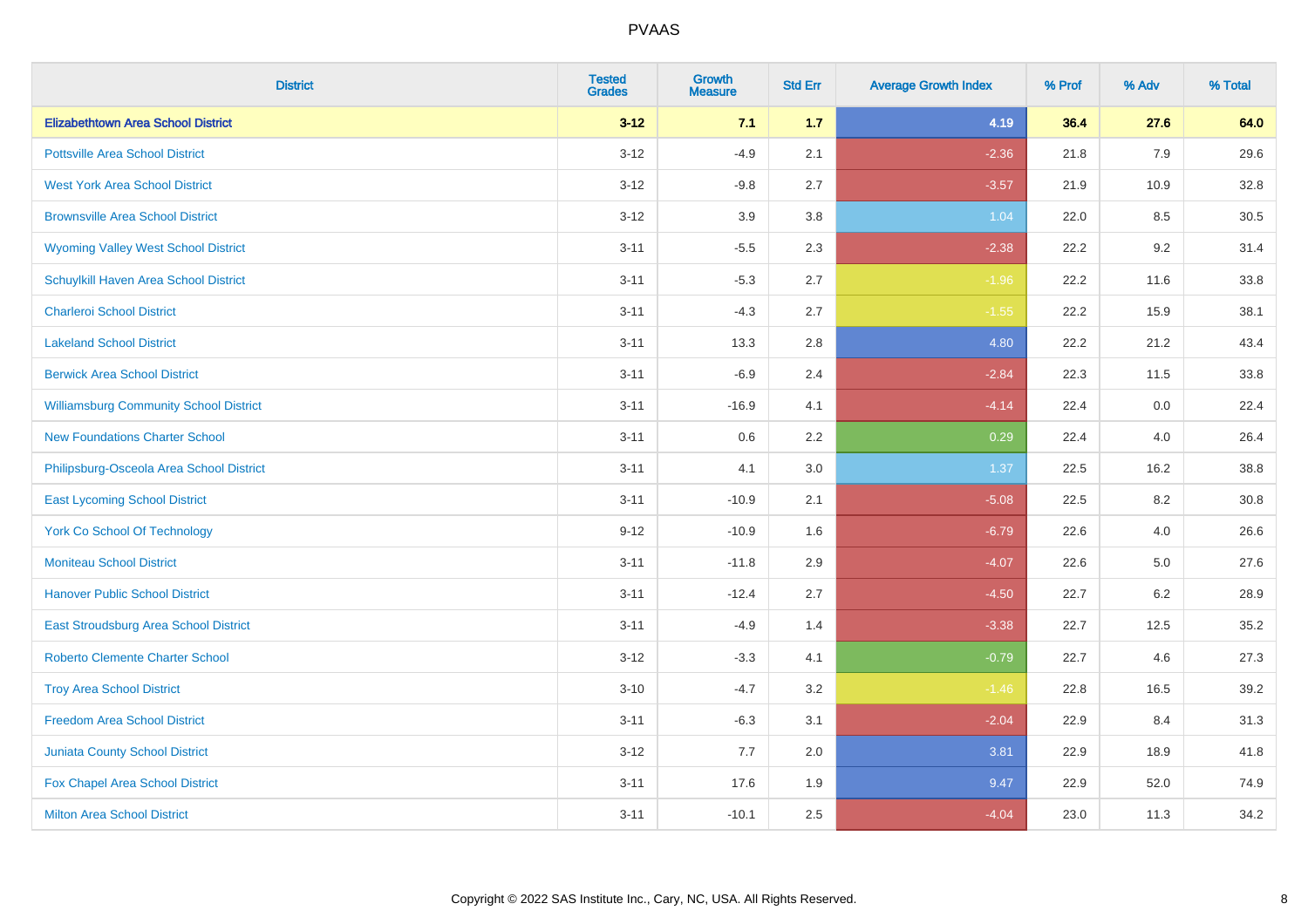| <b>District</b>                                         | <b>Tested</b><br><b>Grades</b> | <b>Growth</b><br><b>Measure</b> | <b>Std Err</b> | <b>Average Growth Index</b> | % Prof | % Adv | % Total |
|---------------------------------------------------------|--------------------------------|---------------------------------|----------------|-----------------------------|--------|-------|---------|
| <b>Elizabethtown Area School District</b>               | $3 - 12$                       | 7.1                             | 1.7            | 4.19                        | 36.4   | 27.6  | 64.0    |
| <b>Forbes Road School District</b>                      | $3 - 11$                       | $-11.5$                         | 4.7            | $-2.43$                     | 23.1   | 10.3  | 33.3    |
| Center For Student Learning Charter School At Pennsbury | $6 - 12$                       | $-3.3$                          | 6.0            | $-0.55$                     | 23.1   | 0.0   | 23.1    |
| <b>Juniata Valley School District</b>                   | $3 - 11$                       | 1.6                             | 3.2            | 0.51                        | 23.1   | 9.4   | 32.5    |
| <b>Kiski Area School District</b>                       | $3 - 11$                       | $-4.0$                          | 2.0            | $-1.99$                     | 23.1   | 18.2  | 41.3    |
| <b>School Lane Charter School</b>                       | $3 - 11$                       | 2.6                             | 3.6            | 0.72                        | 23.1   | 18.7  | 41.8    |
| Ambridge Area School District                           | $3 - 12$                       | $-19.4$                         | 2.5            | $-7.64$                     | 23.2   | 5.6   | 28.9    |
| <b>Marion Center Area School District</b>               | $3 - 10$                       | $0.8\,$                         | 2.9            | 0.27                        | 23.3   | 11.1  | 34.4    |
| <b>Eastern Lebanon County School District</b>           | $3 - 11$                       | 4.0                             | 2.1            | 1.89                        | 23.5   | 11.5  | 35.0    |
| <b>Shippensburg Area School District</b>                | $3 - 11$                       | 0.5                             | 1.8            | 0.26                        | 23.5   | 22.8  | 46.3    |
| <b>York Academy Regional Charter School</b>             | $3 - 11$                       | $-2.3$                          | 4.4            | $-0.52$                     | 23.5   | 2.0   | 25.5    |
| <b>Big Spring School District</b>                       | $3 - 11$                       | $-9.8$                          | 2.3            | $-4.32$                     | 23.6   | 12.9  | 36.5    |
| <b>Centennial School District</b>                       | $3 - 10$                       | 1.5                             | 1.5            | 0.98                        | 23.6   | 12.4  | 36.0    |
| <b>Conemaugh Valley School District</b>                 | $3 - 12$                       | $-6.3$                          | 4.1            | $-1.54$                     | 23.7   | 5.1   | 28.8    |
| South Allegheny School District                         | $3 - 11$                       | $-0.9$                          | 3.1            | $-0.30$                     | 23.8   | 2.5   | 26.2    |
| <b>Upper Darby School District</b>                      | $3 - 12$                       | 11.2                            | 1.4            | 8.28                        | 23.8   | 11.8  | 35.6    |
| <b>Susq-Cyber Charter School</b>                        | $9 - 11$                       | $-3.2$                          | 5.8            | $-0.54$                     | 23.8   | 4.8   | 28.6    |
| <b>Ringgold School District</b>                         | $3 - 11$                       | 2.9                             | 2.2            | 1.32                        | 23.8   | 13.3  | 37.1    |
| South Side Area School District                         | $3 - 11$                       | $-0.6$                          | 3.1            | $-0.19$                     | 24.0   | 28.0  | 52.0    |
| Maritime Academy Charter School                         | $3 - 10$                       | 13.2                            | 3.1            | 4.29                        | 24.0   | 1.3   | 25.3    |
| <b>Corry Area School District</b>                       | $3 - 11$                       | $-6.8$                          | 2.3            | $-3.01$                     | 24.0   | 8.8   | 32.8    |
| Millersburg Area School District                        | $3 - 11$                       | $-6.6$                          | 3.4            | $-1.92$                     | 24.1   | 10.3  | 34.5    |
| <b>Easton Area School District</b>                      | $3 - 12$                       | 6.3                             | 1.3            | 4.91                        | 24.1   | 13.0  | 37.1    |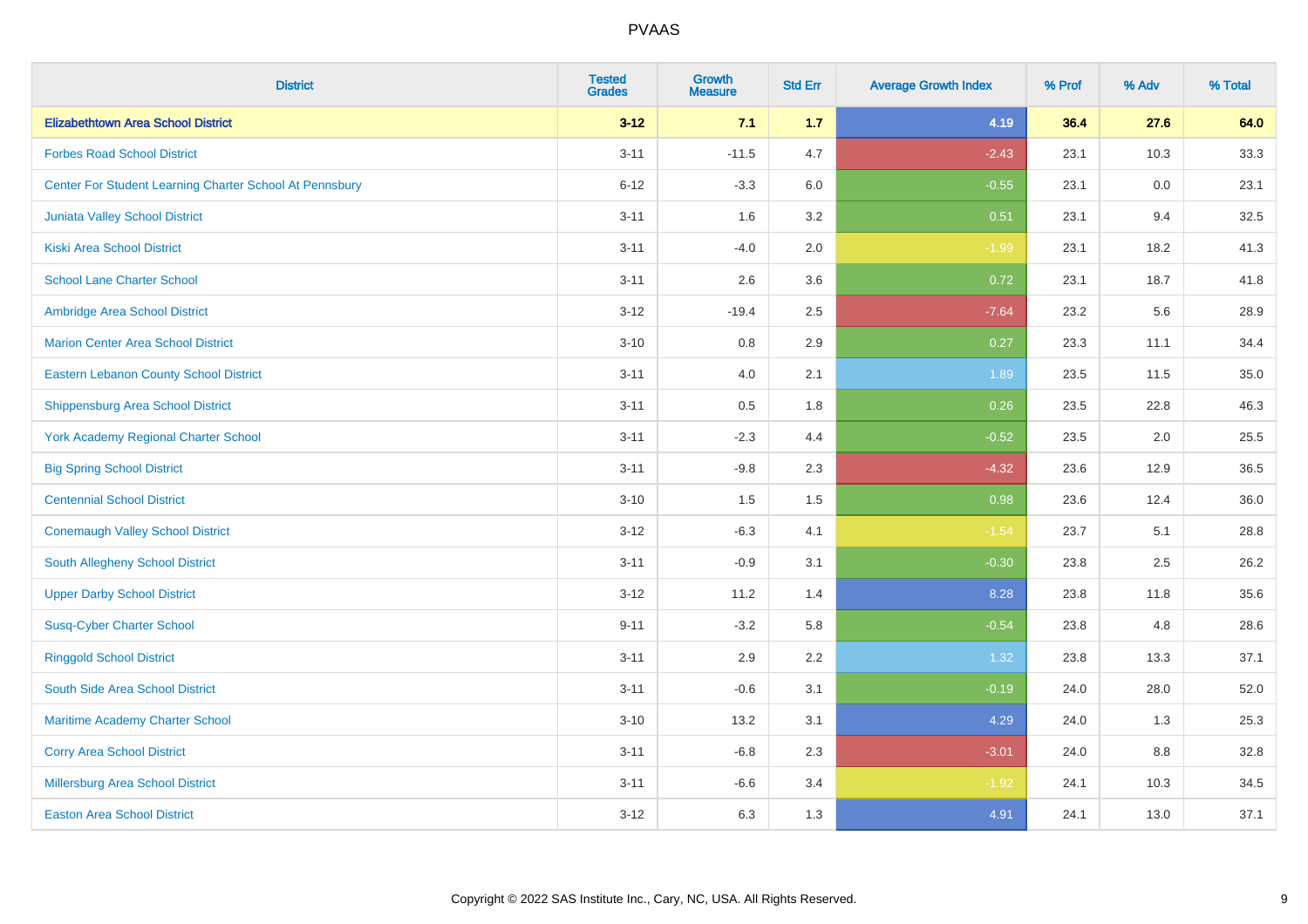| <b>District</b>                                | <b>Tested</b><br><b>Grades</b> | <b>Growth</b><br><b>Measure</b> | <b>Std Err</b> | <b>Average Growth Index</b> | % Prof | % Adv   | % Total |
|------------------------------------------------|--------------------------------|---------------------------------|----------------|-----------------------------|--------|---------|---------|
| <b>Elizabethtown Area School District</b>      | $3 - 12$                       | 7.1                             | 1.7            | 4.19                        | 36.4   | 27.6    | 64.0    |
| <b>Connellsville Area School District</b>      | $3 - 11$                       | $-5.3$                          | 2.0            | $-2.67$                     | 24.2   | $5.0\,$ | 29.1    |
| <b>Chambersburg Area School District</b>       | $3 - 11$                       | $-5.6$                          | 1.3            | $-4.42$                     | 24.2   | 15.2    | 39.4    |
| <b>Penns Manor Area School District</b>        | $3 - 12$                       | $-1.9$                          | 3.5            | $-0.55$                     | 24.2   | $3.8\,$ | 28.0    |
| <b>Bensalem Township School District</b>       | $3 - 11$                       | 1.0                             | 1.6            | 0.63                        | 24.3   | 10.7    | 34.9    |
| Northern York County School District           | $3 - 11$                       | 8.4                             | 1.8            | 4.63                        | 24.3   | 23.1    | 47.4    |
| <b>Cheltenham School District</b>              | $3 - 11$                       | $-17.6$                         | 2.0            | $-8.74$                     | 24.4   | 8.3     | 32.6    |
| <b>Salisbury Township School District</b>      | $3 - 11$                       | 5.8                             | 3.6            | 1.62                        | 24.4   | 12.6    | 37.0    |
| <b>Wellsboro Area School District</b>          | $3 - 11$                       | $-6.3$                          | 3.0            | $-2.08$                     | 24.4   | 13.4    | 37.8    |
| <b>Mercer Area School District</b>             | $3 - 11$                       | 2.2                             | 3.1            | 0.70                        | 24.4   | 11.8    | 36.2    |
| <b>Smethport Area School District</b>          | $3 - 12$                       | 5.8                             | 3.8            | 1.52                        | 24.6   | 20.0    | 44.6    |
| <b>Agora Cyber Charter School</b>              | $3 - 11$                       | 14.6                            | 2.4            | 6.03                        | 24.7   | 19.5    | 44.2    |
| <b>Mastery Charter School - Hardy Williams</b> | $3 - 11$                       | 6.6                             | 3.0            | 2.21                        | 24.7   | 1.2     | 25.9    |
| <b>Upper Moreland Township School District</b> | $3 - 11$                       | 1.1                             | 2.0            | 0.56                        | 24.8   | 26.6    | 51.3    |
| <b>Towanda Area School District</b>            | $3 - 11$                       | $-4.0$                          | 2.6            | $-1.52$                     | 24.8   | 9.9     | 34.8    |
| <b>York Suburban School District</b>           | $3 - 11$                       | 7.4                             | 2.1            | 3.55                        | 24.9   | 31.2    | 56.1    |
| <b>Cambria Heights School District</b>         | $3 - 10$                       | $-6.2$                          | 2.9            | $-2.11$                     | 25.0   | 13.0    | 38.0    |
| <b>Montgomery Area School District</b>         | $3 - 11$                       | $-5.8$                          | 3.2            | $-1.83$                     | 25.0   | 11.5    | 36.5    |
| <b>Moshannon Valley School District</b>        | $3 - 10$                       | $-5.1$                          | 4.6            | $-1.12$                     | 25.0   | 12.5    | 37.5    |
| <b>MaST Community Charter School</b>           | $3 - 10$                       | $-0.9$                          | 2.5            | $-0.34$                     | 25.0   | 21.6    | 46.6    |
| <b>Austin Area School District</b>             | $3 - 11$                       | 2.6                             | 6.0            | 0.43                        | 25.0   | 18.8    | 43.8    |
| Northern Tioga School District                 | $3 - 12$                       | 6.8                             | 2.6            | 2.64                        | 25.0   | 16.9    | 41.9    |
| Selinsgrove Area School District               | $3 - 12$                       | $-5.7$                          | 2.1            | $-2.74$                     | 25.4   | 13.9    | 39.2    |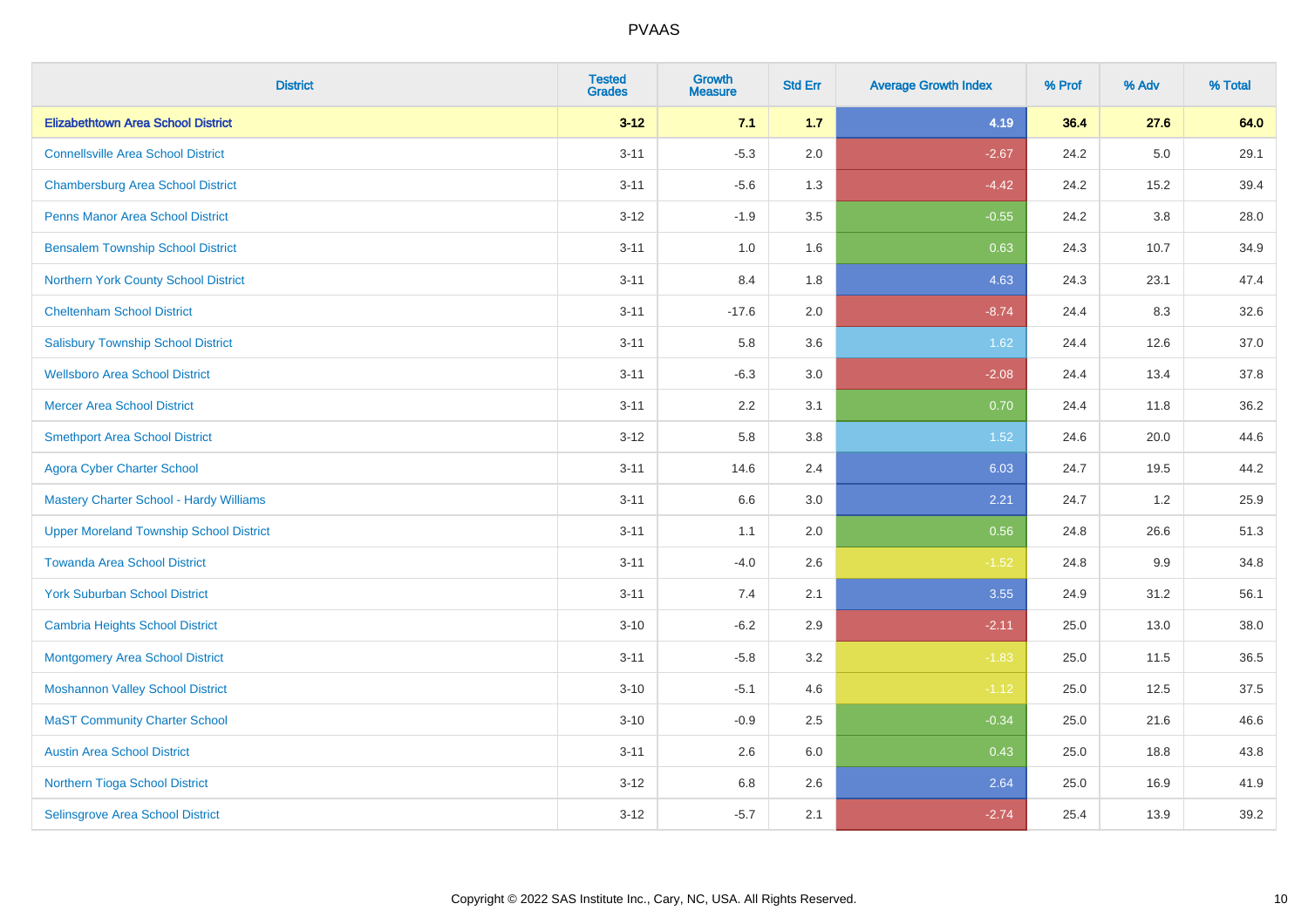| <b>District</b>                                   | <b>Tested</b><br><b>Grades</b> | <b>Growth</b><br><b>Measure</b> | <b>Std Err</b> | <b>Average Growth Index</b> | % Prof | % Adv | % Total |
|---------------------------------------------------|--------------------------------|---------------------------------|----------------|-----------------------------|--------|-------|---------|
| <b>Elizabethtown Area School District</b>         | $3 - 12$                       | 7.1                             | 1.7            | 4.19                        | 36.4   | 27.6  | 64.0    |
| <b>Upper Perkiomen School District</b>            | $3 - 11$                       | 5.7                             | 1.9            | 3.04                        | 25.4   | 19.9  | 45.4    |
| <b>Central Columbia School District</b>           | $3 - 12$                       | 0.3                             | 2.3            | 0.12                        | 25.4   | 37.6  | 63.0    |
| <b>Collegium Charter School</b>                   | $3 - 10$                       | 21.2                            | 2.6            | 8.18                        | 25.4   | 16.4  | 41.8    |
| <b>Cranberry Area School District</b>             | $3 - 12$                       | $-0.9$                          | 3.1            | $-0.29$                     | 25.5   | 9.7   | 35.2    |
| Insight PA Cyber Charter School                   | $3 - 11$                       | $-9.4$                          | 5.8            | $-1.62$                     | 25.6   | 4.6   | 30.2    |
| <b>Wyomissing Area School District</b>            | $3 - 12$                       | $-2.4$                          | 2.6            | $-0.92$                     | 25.6   | 28.1  | 53.7    |
| <b>Grove City Area School District</b>            | $3 - 12$                       | $-8.8$                          | 2.3            | $-3.89$                     | 25.6   | 16.4  | 42.0    |
| <b>Beaver Area School District</b>                | $3 - 10$                       | $-3.0$                          | 2.5            | $-1.16$                     | 25.8   | 27.8  | 53.6    |
| <b>Lake-Lehman School District</b>                | $3 - 11$                       | 14.9                            | 2.8            | 5.34                        | 25.8   | 22.5  | 48.3    |
| <b>Bangor Area School District</b>                | $3 - 12$                       | $-1.2$                          | 2.0            | $-0.60$                     | 25.8   | 12.7  | 38.5    |
| <b>Environmental Charter School At Frick Park</b> | $3-9$                          | $-6.2$                          | 3.7            | $-1.67$                     | 25.9   | 3.4   | 29.3    |
| <b>Saucon Valley School District</b>              | $3 - 11$                       | 18.9                            | 2.2            | 8.48                        | 26.0   | 39.6  | 65.6    |
| <b>Waynesboro Area School District</b>            | $3 - 12$                       | 3.0                             | 1.8            | 1.67                        | 26.0   | 23.5  | 49.5    |
| <b>Octorara Area School District</b>              | $3 - 11$                       | $-7.5$                          | 3.2            | $-2.35$                     | 26.1   | 17.0  | 43.2    |
| Northern Bedford County School District           | $3 - 11$                       | $-2.3$                          | 3.3            | $-0.69$                     | 26.2   | 16.9  | 43.1    |
| <b>North Star School District</b>                 | $3 - 11$                       | 1.1                             | 3.3            | 0.34                        | 26.2   | 20.0  | 46.2    |
| <b>Chartiers-Houston School District</b>          | $3 - 10$                       | $-16.5$                         | 3.5            | $-4.79$                     | 26.3   | 6.6   | 32.9    |
| <b>Elk Lake School District</b>                   | $3 - 11$                       | $-6.1$                          | 2.9            | $-2.12$                     | 26.3   | 11.6  | 37.9    |
| Mastery Charter High School-Lenfest Campus        | $7 - 11$                       | $-1.8$                          | 5.8            | $-0.30$                     | 26.3   | 0.0   | 26.3    |
| Southern Tioga School District                    | $3 - 11$                       | $-0.1$                          | 2.8            | $-0.03$                     | 26.3   | 10.3  | 36.6    |
| <b>Crawford Central School District</b>           | $3 - 11$                       | 5.7                             | 2.1            | 2.71                        | 26.4   | 15.8  | 42.1    |
| <b>North Hills School District</b>                | $3 - 11$                       | $-15.8$                         | 1.8            | $-8.84$                     | 26.4   | 19.8  | 46.2    |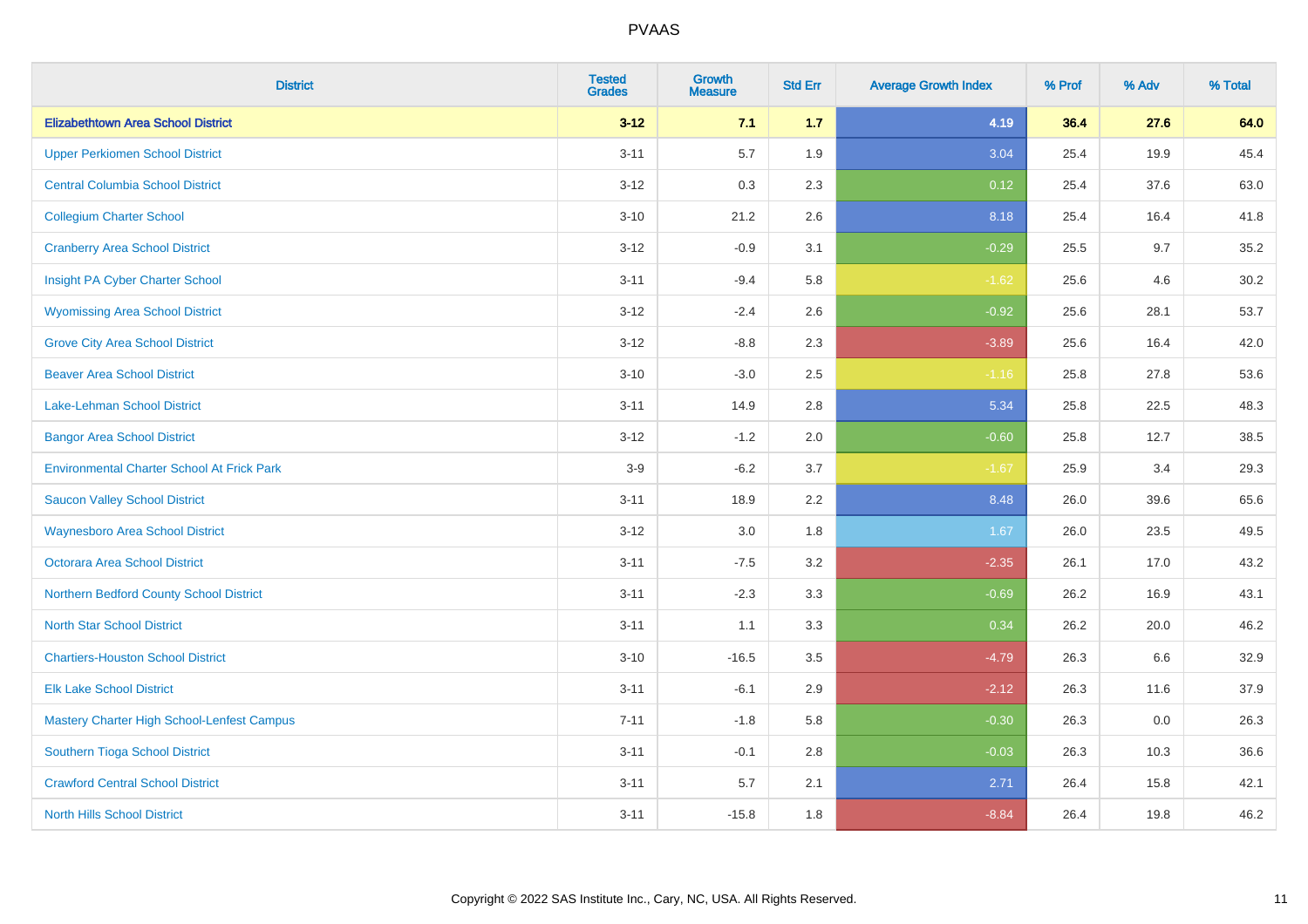| <b>District</b>                             | <b>Tested</b><br><b>Grades</b> | <b>Growth</b><br><b>Measure</b> | <b>Std Err</b> | <b>Average Growth Index</b> | % Prof | % Adv | % Total |
|---------------------------------------------|--------------------------------|---------------------------------|----------------|-----------------------------|--------|-------|---------|
| <b>Elizabethtown Area School District</b>   | $3 - 12$                       | 7.1                             | 1.7            | 4.19                        | 36.4   | 27.6  | 64.0    |
| <b>Butler Area School District</b>          | $3 - 11$                       | $-14.1$                         | 1.5            | $-9.60$                     | 26.4   | 11.1  | 37.5    |
| <b>Karns City Area School District</b>      | $3 - 11$                       | $-7.2$                          | 2.6            | $-2.71$                     | 26.4   | 20.8  | 47.2    |
| <b>Port Allegany School District</b>        | $3 - 11$                       | 6.5                             | 3.7            | 1.74                        | 26.4   | 11.3  | 37.7    |
| <b>Oswayo Valley School District</b>        | $3 - 12$                       | 9.9                             | 5.1            | 1.93                        | 26.5   | 44.1  | 70.6    |
| <b>Titusville Area School District</b>      | $3 - 11$                       | $-5.0$                          | 2.5            | $-1.98$                     | 26.5   | 6.8   | 33.3    |
| Penn-Delco School District                  | $3 - 11$                       | 1.3                             | 1.8            | 0.75                        | 26.5   | 12.6  | 39.1    |
| <b>Northern Cambria School District</b>     | $3 - 11$                       | $-0.3$                          | 3.4            | $-0.09$                     | 26.5   | 1.2   | 27.7    |
| <b>Forest City Regional School District</b> | $3 - 12$                       | $-1.2$                          | 3.6            | $-0.33$                     | 26.5   | 8.2   | 34.7    |
| <b>Bentworth School District</b>            | $3 - 11$                       | 7.0                             | 3.0            | 2.36                        | 26.6   | 17.0  | 43.6    |
| <b>Valley View School District</b>          | $3 - 11$                       | 9.3                             | 2.2            | 4.18                        | 26.6   | 23.1  | 49.7    |
| <b>Warren County School District</b>        | $3 - 11$                       | $-0.1$                          | 1.6            | $-0.06$                     | 26.7   | 9.7   | 36.4    |
| Penn Manor School District                  | $3 - 11$                       | 7.1                             | 1.5            | 4.82                        | 26.7   | 20.5  | 47.2    |
| <b>Pittston Area School District</b>        | $3 - 11$                       | $-8.2$                          | 2.2            | $-3.75$                     | 26.7   | 14.8  | 41.5    |
| <b>Ellwood City Area School District</b>    | $3 - 11$                       | $-12.5$                         | 3.1            | $-4.00$                     | 26.7   | 8.7   | 35.4    |
| Jeannette City School District              | $3 - 11$                       | $-0.7$                          | 3.4            | $-0.20$                     | 26.8   | 4.1   | 30.9    |
| <b>West Perry School District</b>           | $3 - 11$                       | 11.0                            | 2.3            | 4.76                        | 26.9   | 20.5  | 47.4    |
| Commonwealth Charter Academy Charter School | $3 - 10$                       | 4.2                             | 1.6            | 2.68                        | 27.0   | 15.6  | 42.5    |
| <b>Portage Area School District</b>         | $3 - 10$                       | $-0.5$                          | 3.3            | $-0.14$                     | 27.0   | 20.6  | 47.6    |
| Catasauqua Area School District             | $3 - 12$                       | $-7.3$                          | 2.8            | $-2.58$                     | 27.1   | 11.2  | 38.3    |
| <b>Keystone Central School District</b>     | $3 - 11$                       | 3.6                             | 1.8            | 2.04                        | 27.1   | 14.6  | 41.8    |
| <b>Exeter Township School District</b>      | $3 - 11$                       | $-1.0$                          | 1.7            | $-0.58$                     | 27.2   | 15.6  | 42.8    |
| <b>Colonial School District</b>             | $3 - 11$                       | 22.1                            | 1.6            | 13.55                       | 27.2   | 43.5  | 70.6    |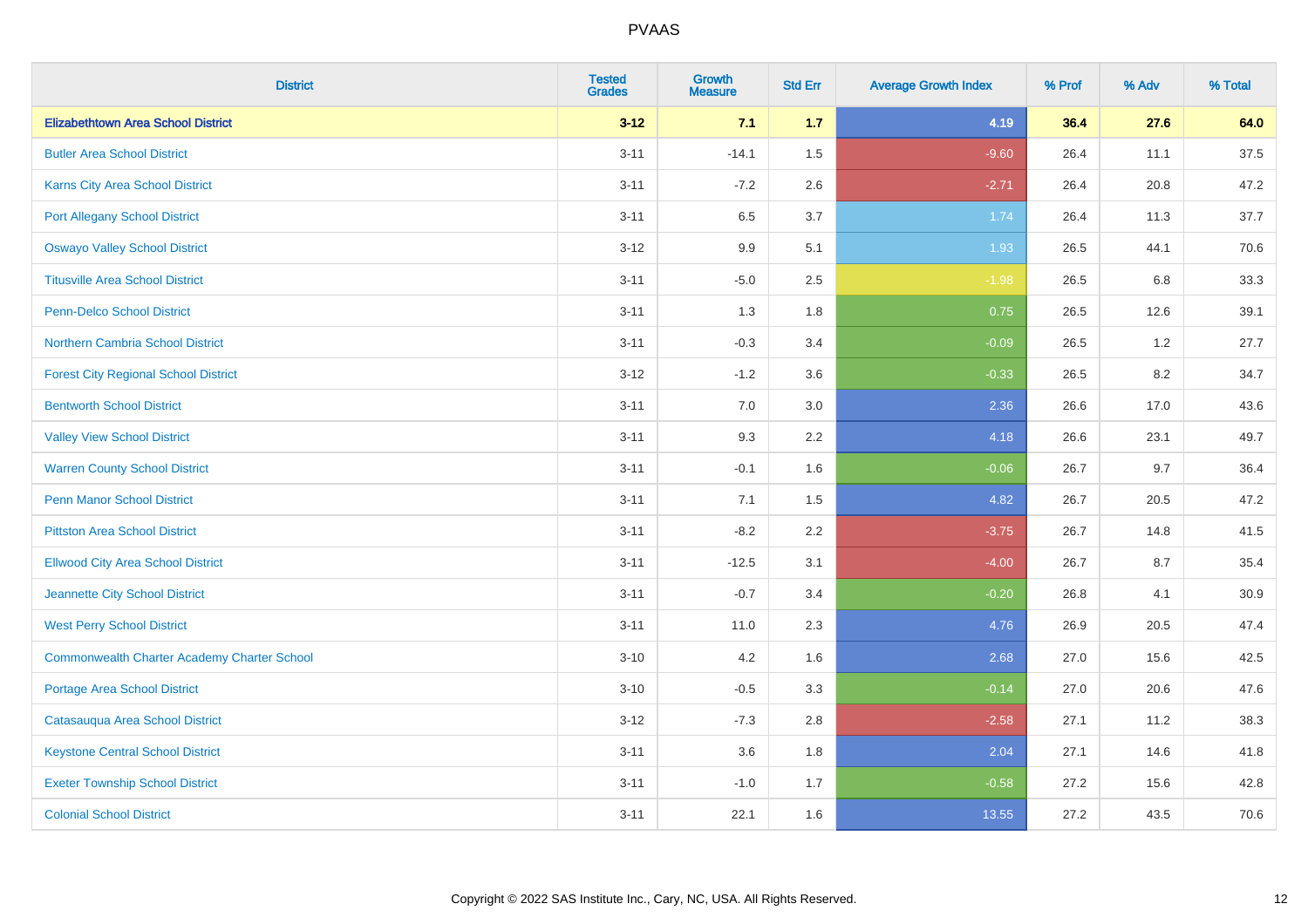| <b>District</b>                                 | <b>Tested</b><br><b>Grades</b> | <b>Growth</b><br><b>Measure</b> | <b>Std Err</b> | <b>Average Growth Index</b> | % Prof | % Adv | % Total |
|-------------------------------------------------|--------------------------------|---------------------------------|----------------|-----------------------------|--------|-------|---------|
| <b>Elizabethtown Area School District</b>       | $3 - 12$                       | 7.1                             | 1.7            | 4.19                        | 36.4   | 27.6  | 64.0    |
| <b>Solanco School District</b>                  | $3 - 11$                       | 2.2                             | 1.8            | 1.18                        | 27.2   | 15.0  | 42.3    |
| <b>Reynolds School District</b>                 | $3 - 10$                       | $-3.0$                          | 3.5            | $-0.87$                     | 27.3   | 9.1   | 36.4    |
| Penn Cambria School District                    | $3 - 11$                       | $-4.5$                          | 2.4            | $-1.86$                     | 27.3   | 15.8  | 43.2    |
| <b>Conneaut School District</b>                 | $3-12$                         | $-2.3$                          | 2.6            | $-0.91$                     | 27.4   | 9.7   | 37.1    |
| <b>Minersville Area School District</b>         | $3 - 11$                       | $-2.9$                          | 3.4            | $-0.86$                     | 27.4   | 9.7   | 37.1    |
| Capital Area School for the Arts Charter School | $9 - 11$                       | 14.2                            | 4.5            | 3.13                        | 27.5   | 30.0  | 57.5    |
| <b>Wissahickon School District</b>              | $3 - 10$                       | $-5.3$                          | 1.7            | $-3.14$                     | 27.5   | 29.0  | 56.6    |
| <b>Oxford Area School District</b>              | $3 - 11$                       | $-3.1$                          | 1.8            | $-1.77$                     | 27.5   | 14.5  | 42.0    |
| <b>Carbondale Area School District</b>          | $3 - 10$                       | $-2.8$                          | 3.2            | $-0.87$                     | 27.5   | 2.9   | 30.4    |
| <b>Interboro School District</b>                | $3 - 12$                       | $-8.4$                          | 2.0            | $-4.27$                     | 27.6   | 6.4   | 34.1    |
| <b>Deer Lakes School District</b>               | $3 - 11$                       | $-10.0$                         | 2.5            | $-4.02$                     | 27.7   | 9.9   | 37.6    |
| <b>Brandywine Heights Area School District</b>  | $3 - 11$                       | 5.8                             | 2.6            | 2.27                        | 27.7   | 28.6  | 56.2    |
| <b>Warwick School District</b>                  | $3 - 11$                       | 21.7                            | 1.8            | 11.76                       | 27.7   | 36.3  | 64.0    |
| <b>Bucks County Technical High School</b>       | $9 - 10$                       | $-2.9$                          | 2.2            | $-1.29$                     | 27.7   | 10.4  | 38.2    |
| <b>Manheim Central School District</b>          | $3 - 11$                       | 12.8                            | 2.0            | 6.52                        | 27.8   | 35.4  | 63.2    |
| <b>Bristol Borough School District</b>          | $3 - 12$                       | $-5.9$                          | 2.9            | $-2.00$                     | 27.8   | 3.3   | 31.1    |
| <b>Eastern York School District</b>             | $3 - 11$                       | $-6.2$                          | 2.3            | $-2.70$                     | 27.8   | 18.5  | 46.4    |
| <b>Palisades School District</b>                | $3 - 11$                       | 7.7                             | 2.9            | 2.66                        | 27.8   | 20.3  | 48.1    |
| <b>Central Greene School District</b>           | $3 - 11$                       | $-0.4$                          | 2.5            | $-0.15$                     | 27.8   | 14.8  | 42.6    |
| Huntingdon Area School District                 | $3 - 11$                       | 5.8                             | 2.6            | 2.28                        | 27.8   | 17.4  | 45.2    |
| <b>Burrell School District</b>                  | $3 - 11$                       | $-1.5$                          | 3.3            | $-0.44$                     | 27.8   | 17.7  | 45.6    |
| <b>Carlynton School District</b>                | $3 - 11$                       | $-2.0$                          | 3.2            | $-0.62$                     | 27.9   | 5.2   | 33.1    |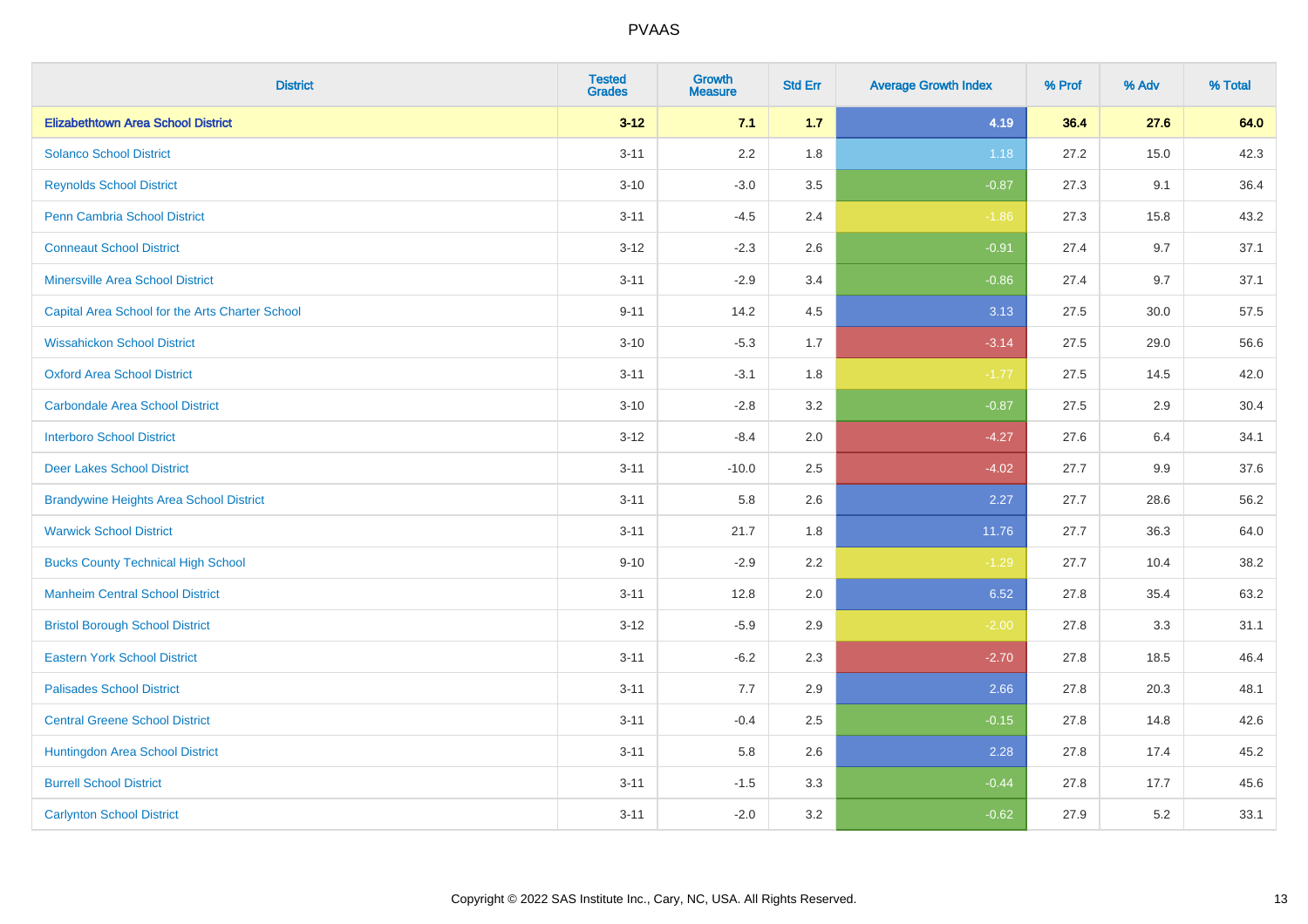| <b>District</b>                               | <b>Tested</b><br><b>Grades</b> | <b>Growth</b><br><b>Measure</b> | <b>Std Err</b> | <b>Average Growth Index</b> | % Prof | % Adv | % Total |
|-----------------------------------------------|--------------------------------|---------------------------------|----------------|-----------------------------|--------|-------|---------|
| <b>Elizabethtown Area School District</b>     | $3 - 12$                       | 7.1                             | $1.7$          | 4.19                        | 36.4   | 27.6  | 64.0    |
| <b>Hatboro-Horsham School District</b>        | $3 - 11$                       | $-2.7$                          | 1.6            | $-1.65$                     | 27.9   | 17.9  | 45.8    |
| <b>Carlisle Area School District</b>          | $3 - 11$                       | $-5.2$                          | 1.7            | $-2.99$                     | 28.0   | 19.3  | 47.3    |
| <b>Hamburg Area School District</b>           | $3 - 11$                       | 0.6                             | 2.4            | 0.25                        | 28.0   | 15.5  | 43.6    |
| <b>Cornwall-Lebanon School District</b>       | $3 - 11$                       | 8.2                             | 1.6            | 5.24                        | 28.0   | 20.5  | 48.6    |
| <b>Hempfield Area School District</b>         | $3 - 12$                       | $-10.2$                         | 1.6            | $-6.37$                     | 28.1   | 19.2  | 47.3    |
| <b>South Park School District</b>             | $3 - 11$                       | $-8.8$                          | 2.5            | $-3.46$                     | 28.1   | 17.0  | 45.2    |
| <b>Conrad Weiser Area School District</b>     | $3 - 11$                       | 7.1                             | 2.1            | 3.34                        | 28.2   | 14.4  | 42.6    |
| <b>Cocalico School District</b>               | $3 - 11$                       | 12.3                            | 1.9            | 6.48                        | 28.2   | 32.3  | 60.5    |
| <b>Berlin Brothersvalley School District</b>  | $3 - 11$                       | 19.6                            | 4.0            | 4.93                        | 28.3   | 41.3  | 69.6    |
| <b>Mid Valley School District</b>             | $3 - 10$                       | $-11.1$                         | 2.7            | $-4.07$                     | 28.3   | 8.1   | 36.4    |
| <b>Clarion-Limestone Area School District</b> | $3 - 12$                       | $-10.0$                         | 3.6            | $-2.76$                     | 28.3   | 20.0  | 48.3    |
| Renaissance Academy Charter School            | $3 - 11$                       | $-5.6$                          | 3.1            | $-1.79$                     | 28.4   | 18.5  | 46.9    |
| Pen Argyl Area School District                | $3 - 12$                       | 12.8                            | 2.5            | 5.10                        | 28.5   | 23.8  | 52.3    |
| <b>Pleasant Valley School District</b>        | $3 - 11$                       | $-3.3$                          | 1.8            | $-1.80$                     | 28.5   | 10.4  | 39.0    |
| <b>Wallenpaupack Area School District</b>     | $3 - 11$                       | 8.8                             | 2.1            | 4.28                        | 28.5   | 18.9  | 47.4    |
| <b>Old Forge School District</b>              | $3 - 12$                       | $-11.3$                         | 3.1            | $-3.62$                     | 28.6   | 13.2  | 41.8    |
| Jefferson-Morgan School District              | $3 - 10$                       | $-12.0$                         | 3.9            | $-3.09$                     | 28.6   | 6.1   | 34.7    |
| <b>Pottsgrove School District</b>             | $3 - 11$                       | $-5.5$                          | 2.0            | $-2.78$                     | 28.6   | 10.3  | 38.8    |
| <b>Midd-West School District</b>              | $3 - 11$                       | 3.6                             | 2.6            | 1.42                        | 28.6   | 25.0  | 53.6    |
| <b>Kennett Consolidated School District</b>   | $3 - 11$                       | $-10.4$                         | 1.7            | $-6.27$                     | 28.7   | 14.0  | 42.7    |
| <b>Bellefonte Area School District</b>        | $3 - 11$                       | 6.7                             | 2.0            | 3.34                        | 28.8   | 21.5  | 50.2    |
| <b>Forest Hills School District</b>           | $3 - 11$                       | 1.8                             | 2.5            | 0.71                        | 28.8   | 10.3  | 39.1    |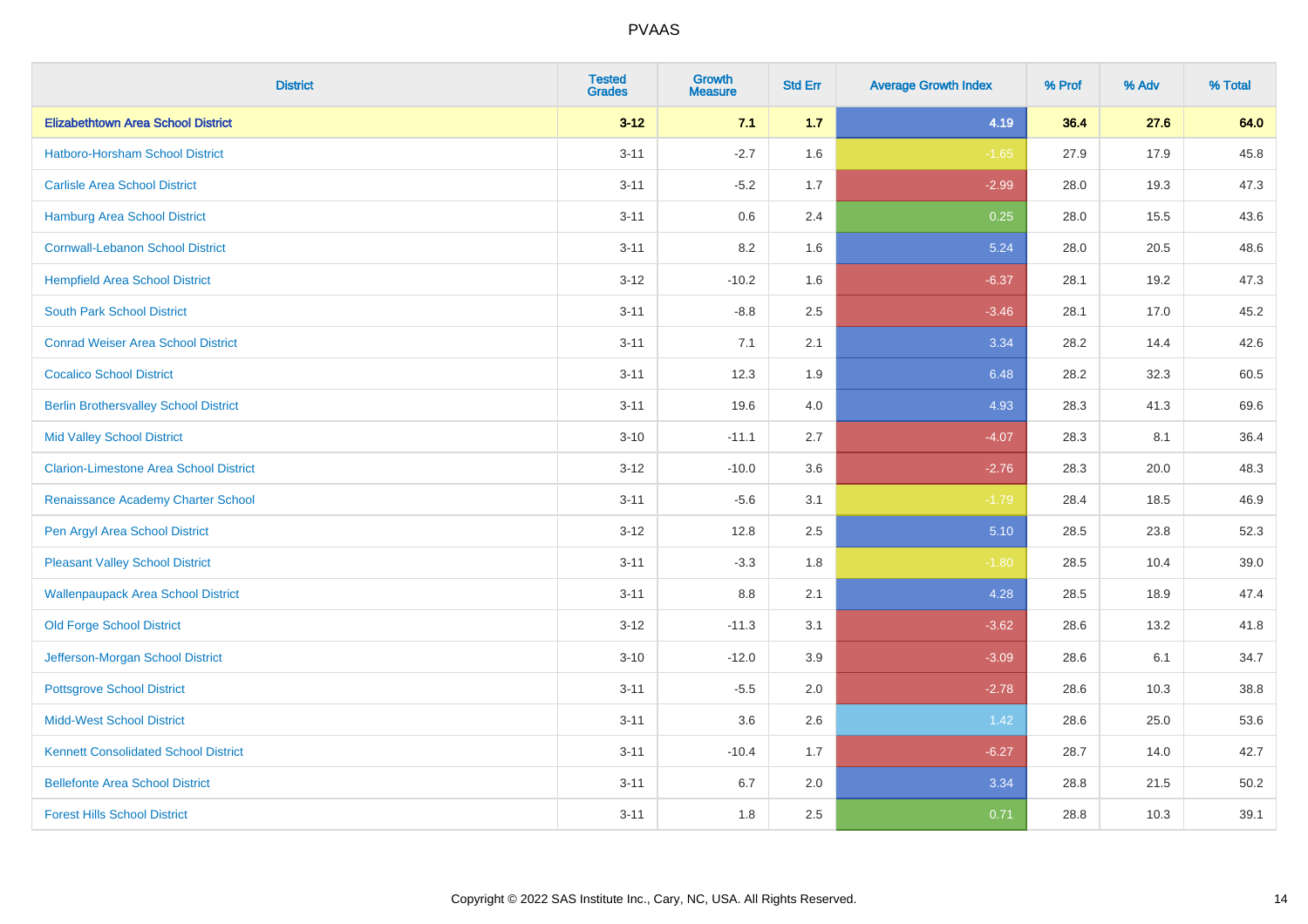| <b>District</b>                                | <b>Tested</b><br><b>Grades</b> | <b>Growth</b><br><b>Measure</b> | <b>Std Err</b> | <b>Average Growth Index</b> | % Prof | % Adv | % Total |
|------------------------------------------------|--------------------------------|---------------------------------|----------------|-----------------------------|--------|-------|---------|
| <b>Elizabethtown Area School District</b>      | $3 - 12$                       | 7.1                             | 1.7            | 4.19                        | 36.4   | 27.6  | 64.0    |
| <b>Gettysburg Area School District</b>         | $3 - 11$                       | $-6.0$                          | 2.0            | $-3.02$                     | 28.8   | 19.6  | 48.5    |
| Daniel Boone Area School District              | $3 - 12$                       | 0.9                             | 1.9            | 0.46                        | 28.9   | 22.0  | 51.0    |
| Lehigh Valley Charter High School For The Arts | $9 - 10$                       | $-11.8$                         | 2.5            | $-4.76$                     | 28.9   | 5.7   | 34.6    |
| <b>Yough School District</b>                   | $3 - 10$                       | $-6.2$                          | 2.7            | $-2.27$                     | 28.9   | 8.8   | 37.7    |
| Altoona Area School District                   | $3 - 12$                       | 0.1                             | 1.5            | 0.07                        | 29.0   | 13.8  | 42.8    |
| 21st Century Cyber Charter School              | $6 - 12$                       | 6.6                             | 2.1            | 3.16                        | 29.0   | 21.8  | 50.8    |
| <b>Neshannock Township School District</b>     | $3 - 10$                       | $-12.5$                         | 2.7            | $-4.73$                     | 29.0   | 13.0  | 42.0    |
| <b>Southeastern Greene School District</b>     | $3 - 10$                       | $-2.3$                          | 4.4            | $-0.53$                     | 29.0   | 9.7   | 38.7    |
| Oil City Area School District                  | $3 - 11$                       | 8.6                             | 2.4            | 3.56                        | 29.1   | 13.1  | 42.2    |
| <b>Pequea Valley School District</b>           | $3 - 11$                       | 18.0                            | 3.1            | 5.74                        | 29.2   | 37.5  | 66.7    |
| <b>Nazareth Area School District</b>           | $3 - 11$                       | $-2.5$                          | 1.7            | $-1.53$                     | 29.2   | 24.6  | 53.8    |
| <b>Central Dauphin School District</b>         | $3 - 11$                       | $-5.2$                          | 1.2            | $-4.24$                     | 29.3   | 8.7   | 38.0    |
| <b>Commodore Perry School District</b>         | $3 - 11$                       | $-10.4$                         | 4.5            | $-2.30$                     | 29.4   | 5.9   | 35.3    |
| <b>Lower Merion School District</b>            | $3 - 11$                       | 18.9                            | 1.2            | 15.42                       | 29.4   | 48.6  | 78.0    |
| <b>Pine Grove Area School District</b>         | $3 - 11$                       | $-1.1$                          | 3.0            | $-0.36$                     | 29.5   | 14.3  | 43.8    |
| <b>Blue Ridge School District</b>              | $3 - 11$                       | 8.3                             | 3.7            | 2.24                        | 29.6   | 9.3   | 38.9    |
| Penns Valley Area School District              | $3 - 12$                       | 14.1                            | 2.6            | 5.33                        | 29.6   | 23.3  | 52.9    |
| <b>Abington School District</b>                | $3 - 10$                       | 0.9                             | 1.6            | 0.57                        | 29.7   | 28.7  | 58.4    |
| <b>Union City Area School District</b>         | $3 - 12$                       | $-8.7$                          | 3.3            | $-2.59$                     | 29.7   | 10.9  | 40.6    |
| <b>Girard School District</b>                  | $3 - 11$                       | $-12.3$                         | 2.6            | $-4.76$                     | 29.7   | 18.9  | 48.6    |
| <b>Schuylkill Valley School District</b>       | $3 - 11$                       | $-1.0$                          | 2.2            | $-0.47$                     | 29.8   | 20.2  | 50.0    |
| Northampton Area School District               | $3 - 11$                       | 3.2                             | 1.5            | 2.05                        | 29.8   | 17.9  | 47.7    |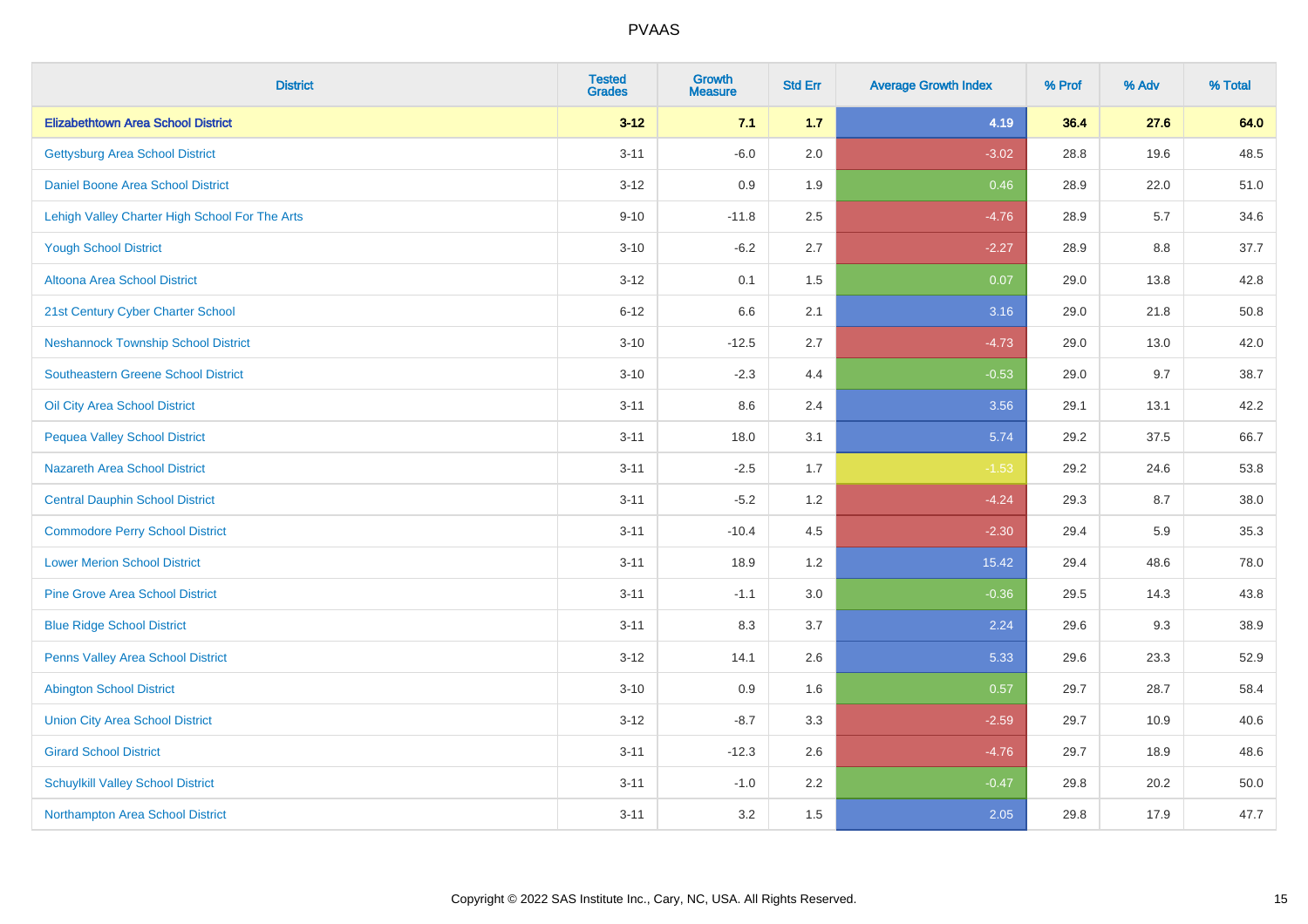| <b>District</b>                           | <b>Tested</b><br><b>Grades</b> | <b>Growth</b><br><b>Measure</b> | <b>Std Err</b> | <b>Average Growth Index</b> | % Prof | % Adv | % Total |
|-------------------------------------------|--------------------------------|---------------------------------|----------------|-----------------------------|--------|-------|---------|
| <b>Elizabethtown Area School District</b> | $3 - 12$                       | 7.1                             | 1.7            | 4.19                        | 36.4   | 27.6  | 64.0    |
| <b>Wilmington Area School District</b>    | $3 - 11$                       | 11.1                            | 3.3            | 3.37                        | 29.8   | 26.2  | 56.0    |
| <b>Tunkhannock Area School District</b>   | $3 - 11$                       | 1.4                             | 2.0            | 0.71                        | 29.8   | 18.1  | 47.9    |
| Pennsylvania Virtual Charter School       | $3 - 11$                       | 4.4                             | 3.4            | 1.31                        | 29.8   | 21.2  | 51.0    |
| <b>Hempfield School District</b>          | $3 - 11$                       | 13.4                            | 1.3            | 10.53                       | 29.9   | 36.8  | 66.7    |
| <b>Indiana Area School District</b>       | $3 - 11$                       | 12.0                            | 2.0            | 5.98                        | 30.0   | 30.4  | 60.3    |
| <b>Keystone Oaks School District</b>      | $3 - 11$                       | $-7.2$                          | 2.3            | $-3.14$                     | 30.0   | 11.1  | 41.0    |
| <b>Franklin Regional School District</b>  | $3 - 11$                       | 11.3                            | 1.8            | 6.13                        | 30.0   | 35.0  | 65.0    |
| <b>Spring Grove Area School District</b>  | $3 - 11$                       | 3.9                             | 2.0            | 1.90                        | 30.0   | 23.0  | 53.0    |
| Downingtown Area School District          | $3 - 11$                       | 4.4                             | 1.1            | 4.06                        | 30.1   | 32.0  | 62.2    |
| <b>Sayre Area School District</b>         | $3 - 11$                       | 5.8                             | 3.2            | 1.81                        | 30.3   | 21.0  | 51.3    |
| <b>Governor Mifflin School District</b>   | $3 - 11$                       | $-4.4$                          | 1.6            | $-2.69$                     | 30.3   | 7.7   | 38.0    |
| <b>Greensburg Salem School District</b>   | $3 - 11$                       | $-6.9$                          | 2.2            | $-3.06$                     | 30.3   | 13.3  | 43.6    |
| <b>Laurel School District</b>             | $3 - 11$                       | 13.0                            | 3.1            | 4.19                        | 30.3   | 15.7  | 46.1    |
| <b>Spring-Ford Area School District</b>   | $3 - 11$                       | 16.6                            | 1.2            | 14.02                       | 30.4   | 45.3  | 75.7    |
| <b>Stroudsburg Area School District</b>   | $3 - 11$                       | 7.5                             | 1.6            | 4.70                        | 30.4   | 18.3  | 48.7    |
| <b>Wilson School District</b>             | $3-12$                         | 0.5                             | 1.5            | 0.32                        | 30.4   | 25.5  | 55.9    |
| <b>Northwest Area School District</b>     | $3 - 10$                       | $-3.2$                          | 3.3            | $-0.97$                     | 30.4   | 13.0  | 43.5    |
| <b>Lehighton Area School District</b>     | $3 - 11$                       | 11.4                            | 2.4            | 4.84                        | 30.5   | 24.9  | 55.3    |
| <b>North Allegheny School District</b>    | $3 - 11$                       | 18.0                            | 1.3            | 14.25                       | 30.5   | 42.9  | 73.4    |
| Southern Columbia Area School District    | $3 - 11$                       | $-8.5$                          | 3.0            | $-2.83$                     | 30.5   | 12.8  | 43.3    |
| <b>Franklin Area School District</b>      | $3 - 11$                       | $-3.7$                          | 2.6            | $-1.43$                     | 30.5   | 5.9   | 36.4    |
| <b>Susquenita School District</b>         | $3 - 11$                       | $-5.9$                          | 2.6            | $-2.28$                     | 30.6   | 13.9  | 44.4    |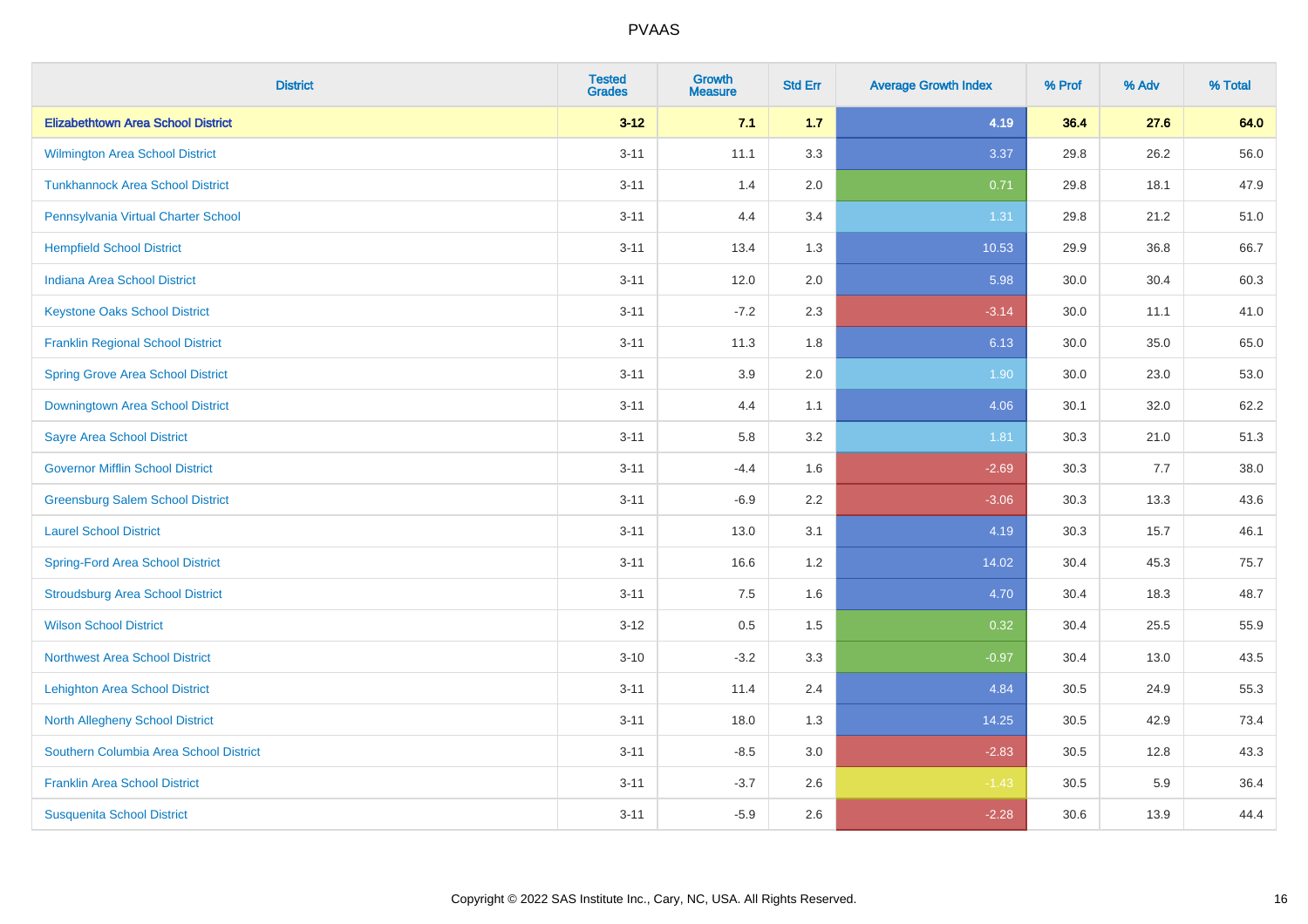| <b>District</b>                           | <b>Tested</b><br><b>Grades</b> | <b>Growth</b><br><b>Measure</b> | <b>Std Err</b> | <b>Average Growth Index</b> | % Prof | % Adv | % Total |
|-------------------------------------------|--------------------------------|---------------------------------|----------------|-----------------------------|--------|-------|---------|
| <b>Elizabethtown Area School District</b> | $3 - 12$                       | 7.1                             | 1.7            | 4.19                        | 36.4   | 27.6  | 64.0    |
| <b>Northern Potter School District</b>    | $3 - 12$                       | $6.8\,$                         | 4.6            | 1.48                        | 30.6   | 11.1  | 41.7    |
| <b>Fort Cherry School District</b>        | $3 - 10$                       | $-0.7$                          | 3.1            | $-0.21$                     | 30.6   | 14.1  | 44.7    |
| <b>Union Area School District</b>         | $3 - 11$                       | $-6.5$                          | 3.8            | $-1.70$                     | 30.6   | 12.2  | 42.9    |
| <b>Northeast Bradford School District</b> | $3 - 10$                       | $-5.0$                          | 3.7            | $-1.35$                     | 30.6   | 4.8   | 35.5    |
| <b>Lower Dauphin School District</b>      | $3 - 11$                       | 5.3                             | 1.8            | 3.03                        | 30.6   | 26.8  | 57.5    |
| <b>Blue Mountain School District</b>      | $3 - 10$                       | 12.2                            | 2.1            | 5.81                        | 30.7   | 26.1  | 56.8    |
| <b>Western Wayne School District</b>      | $3 - 11$                       | 3.6                             | 2.6            | 1.39                        | 30.8   | 16.2  | 47.0    |
| <b>North Penn School District</b>         | $3 - 11$                       | 17.6                            | 1.0            | 17.53                       | 30.8   | 35.7  | 66.4    |
| <b>Boyertown Area School District</b>     | $3 - 11$                       | $-2.9$                          | 1.4            | $-2.06$                     | 30.8   | 22.6  | 53.4    |
| <b>Canon-Mcmillan School District</b>     | $3 - 11$                       | $-5.0$                          | 1.5            | $-3.25$                     | 30.8   | 28.5  | 59.3    |
| <b>Slippery Rock Area School District</b> | $3 - 11$                       | $-3.8$                          | 2.5            | $-1.56$                     | 30.8   | 21.9  | 52.7    |
| <b>Manheim Township School District</b>   | $3 - 12$                       | 10.9                            | 1.5            | 7.51                        | 30.9   | 31.0  | 61.9    |
| <b>Greencastle-Antrim School District</b> | $3 - 11$                       | $-0.3$                          | 2.0            | $-0.14$                     | 30.9   | 22.2  | 53.1    |
| Conemaugh Township Area School District   | $3-12$                         | 4.8                             | 3.5            | 1.39                        | 30.9   | 27.8  | 58.8    |
| <b>West Greene School District</b>        | $3 - 11$                       | $-8.1$                          | 3.9            | $-2.08$                     | 31.0   | 11.9  | 42.9    |
| <b>Tri-Valley School District</b>         | $3 - 10$                       | $-2.7$                          | 3.9            | $-0.69$                     | 31.0   | 9.5   | 40.5    |
| <b>Bedford Area School District</b>       | $3 - 11$                       | 6.4                             | 2.4            | 2.68                        | 31.0   | 20.6  | 51.6    |
| South Middleton School District           | $3 - 11$                       | 4.4                             | 2.2            | 1.95                        | 31.1   | 16.4  | 47.5    |
| <b>Marple Newtown School District</b>     | $3 - 11$                       | 20.6                            | 2.3            | 8.95                        | 31.1   | 42.7  | 73.8    |
| <b>Penncrest School District</b>          | $3 - 11$                       | 6.0                             | 1.9            | 3.24                        | 31.1   | 16.9  | 48.0    |
| <b>Greenwood School District</b>          | $3 - 11$                       | 11.3                            | 3.6            | 3.14                        | 31.2   | 32.8  | 63.9    |
| <b>Bradford Area School District</b>      | $3 - 12$                       | $-1.8$                          | 2.3            | $-0.79$                     | 31.2   | 16.7  | 47.9    |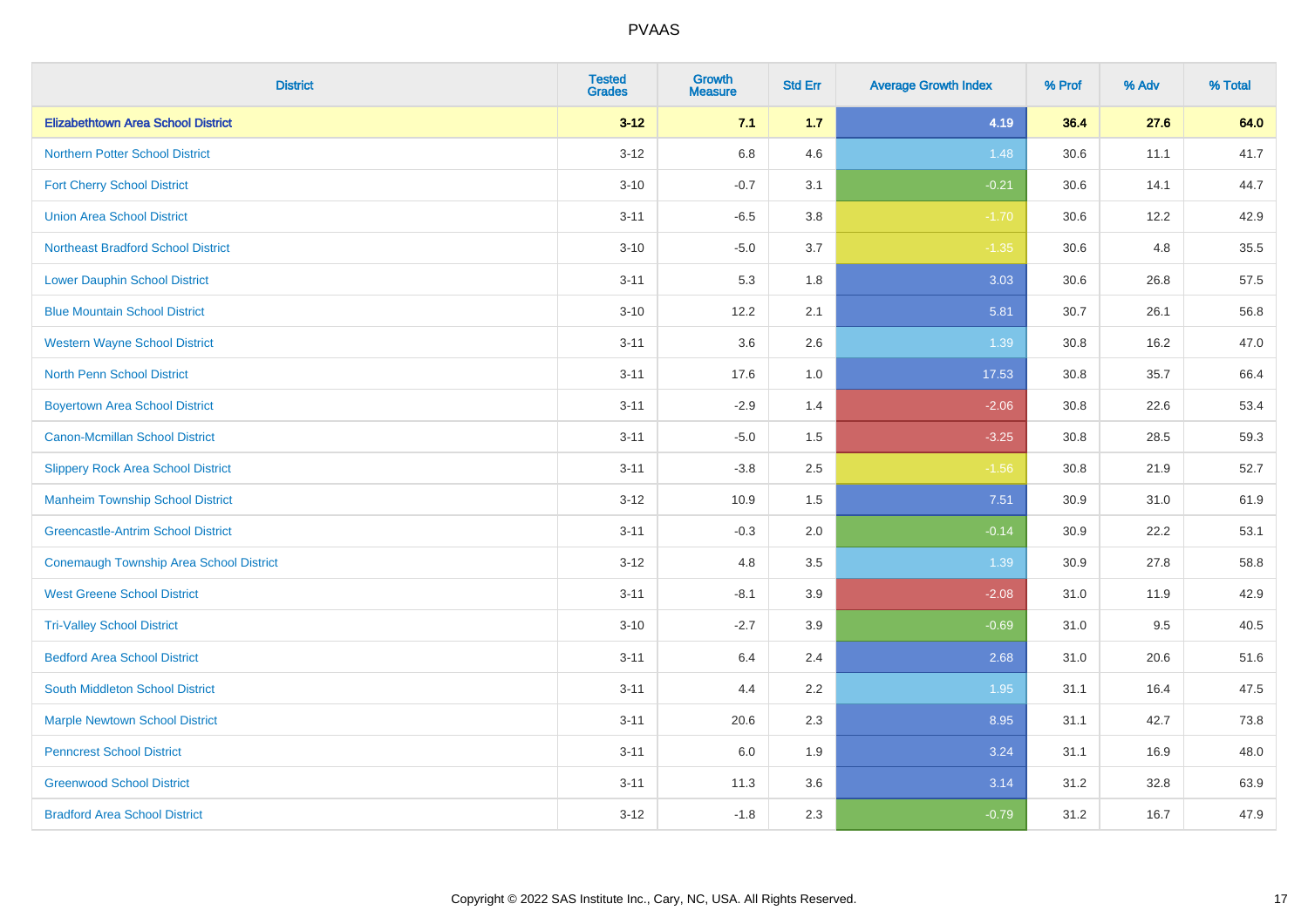| <b>District</b>                               | <b>Tested</b><br><b>Grades</b> | <b>Growth</b><br><b>Measure</b> | <b>Std Err</b> | <b>Average Growth Index</b> | % Prof | % Adv | % Total |
|-----------------------------------------------|--------------------------------|---------------------------------|----------------|-----------------------------|--------|-------|---------|
| <b>Elizabethtown Area School District</b>     | $3 - 12$                       | 7.1                             | 1.7            | 4.19                        | 36.4   | 27.6  | 64.0    |
| <b>Unionville-Chadds Ford School District</b> | $3 - 11$                       | 15.8                            | 1.7            | 9.12                        | 31.2   | 48.0  | 79.2    |
| <b>Neshaminy School District</b>              | $3 - 11$                       | 8.6                             | 1.3            | 6.56                        | 31.3   | 23.9  | 55.2    |
| <b>Cumberland Valley School District</b>      | $3 - 12$                       | 18.6                            | 1.2            | 15.79                       | 31.3   | 39.2  | 70.5    |
| <b>North Pocono School District</b>           | $3 - 11$                       | 13.1                            | 3.7            | 3.54                        | 31.4   | 33.3  | 64.7    |
| <b>Central York School District</b>           | $3 - 12$                       | 12.9                            | 1.5            | 8.64                        | 31.4   | 24.1  | 55.5    |
| <b>Parkland School District</b>               | $3 - 11$                       | $-3.7$                          | 1.2            | $-3.17$                     | 31.4   | 30.6  | 62.0    |
| <b>Kane Area School District</b>              | $3 - 10$                       | $8.8\,$                         | 2.9            | 3.07                        | 31.4   | 19.8  | 51.2    |
| <b>Millville Area School District</b>         | $3 - 12$                       | $-5.6$                          | 4.4            | $-1.26$                     | 31.4   | 11.4  | 42.9    |
| <b>New Brighton Area School District</b>      | $3 - 11$                       | $-2.1$                          | 3.2            | $-0.65$                     | 31.5   | 11.1  | 42.6    |
| <b>Panther Valley School District</b>         | $3 - 12$                       | $-13.3$                         | 3.2            | $-4.10$                     | 31.5   | 4.1   | 35.6    |
| New Hope-Solebury School District             | $3 - 11$                       | 28.8                            | 2.9            | 9.77                        | 31.6   | 50.0  | 81.6    |
| <b>Ephrata Area School District</b>           | $3 - 11$                       | $6.8\,$                         | 1.7            | 4.08                        | 31.6   | 17.1  | 48.8    |
| <b>Bald Eagle Area School District</b>        | $3 - 11$                       | 7.6                             | 2.5            | 3.00                        | 31.6   | 15.6  | 47.3    |
| <b>Belle Vernon Area School District</b>      | $3 - 11$                       | 11.1                            | 2.3            | 4.88                        | 31.6   | 25.4  | 57.1    |
| <b>Clarion Area School District</b>           | $3 - 11$                       | 3.2                             | 3.7            | 0.88                        | 31.7   | 13.3  | 45.0    |
| <b>Fleetwood Area School District</b>         | $3 - 10$                       | 10.4                            | 2.0            | 5.19                        | 31.7   | 25.8  | 57.5    |
| <b>North East School District</b>             | $3 - 11$                       | $-5.3$                          | 2.7            | $-1.97$                     | 31.7   | 24.8  | 56.4    |
| <b>Uniontown Area School District</b>         | $3 - 11$                       | $-2.8$                          | 3.1            | $-0.91$                     | 31.7   | 7.3   | 39.0    |
| <b>Spring Cove School District</b>            | $3 - 11$                       | 9.1                             | 2.4            | 3.77                        | 31.8   | 25.4  | 57.1    |
| <b>Montour School District</b>                | $3 - 11$                       | $-6.1$                          | 2.1            | $-2.95$                     | 31.8   | 23.6  | 55.3    |
| <b>Springfield School District</b>            | $3 - 11$                       | 1.2                             | 1.7            | 0.69                        | 31.8   | 25.2  | 56.9    |
| <b>Allegheny Valley School District</b>       | $3 - 11$                       | $-1.9$                          | 3.9            | $-0.48$                     | 31.8   | 11.4  | 43.2    |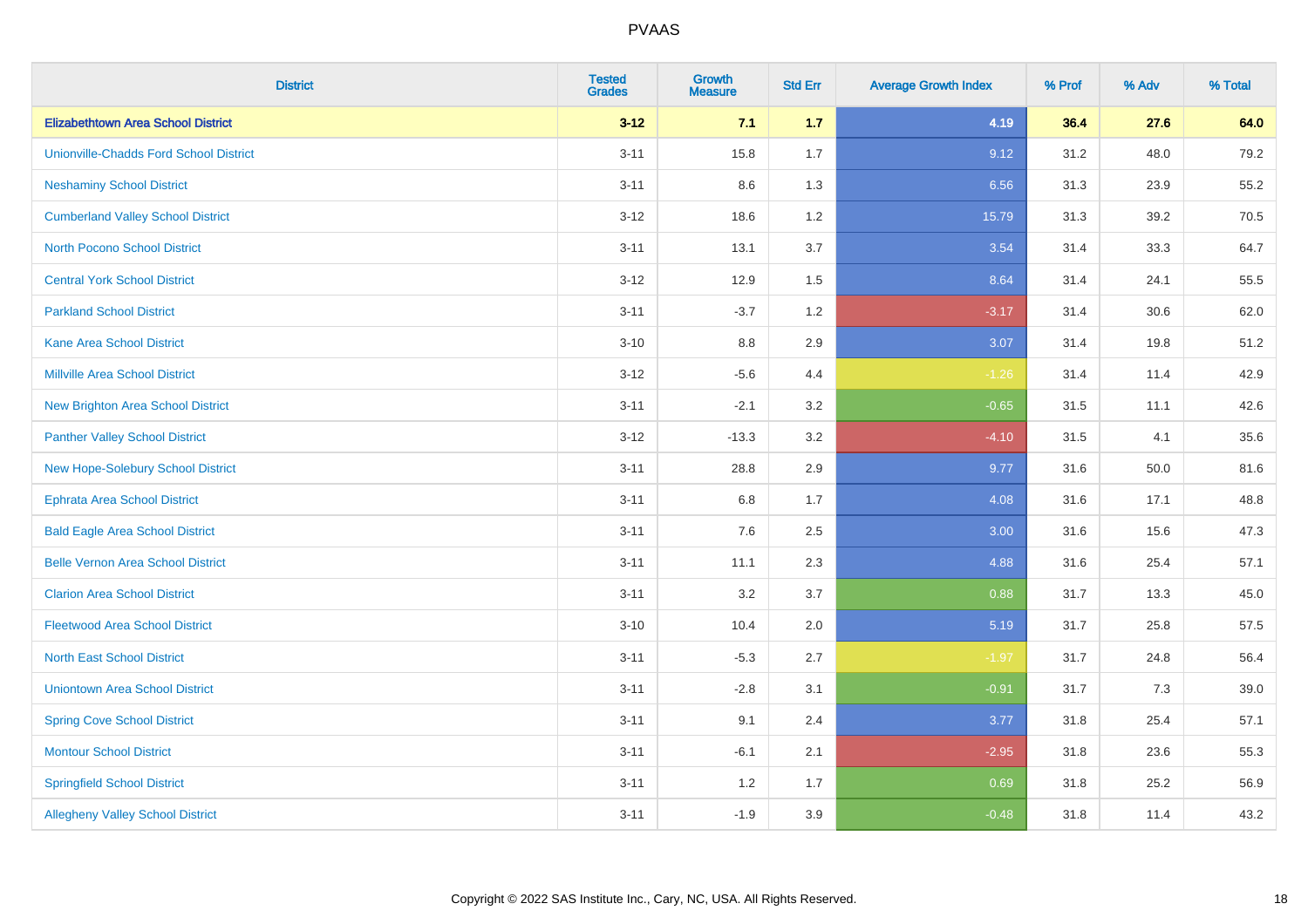| <b>District</b>                              | <b>Tested</b><br><b>Grades</b> | <b>Growth</b><br><b>Measure</b> | <b>Std Err</b> | <b>Average Growth Index</b> | % Prof | % Adv | % Total |
|----------------------------------------------|--------------------------------|---------------------------------|----------------|-----------------------------|--------|-------|---------|
| <b>Elizabethtown Area School District</b>    | $3 - 12$                       | 7.1                             | 1.7            | 4.19                        | 36.4   | 27.6  | 64.0    |
| <b>Bermudian Springs School District</b>     | $3 - 11$                       | 2.5                             | 2.4            | $1.05$                      | 31.8   | 23.5  | 55.3    |
| <b>West Shore School District</b>            | $3 - 12$                       | 2.2                             | 1.3            | 1.68                        | 31.8   | 15.2  | 47.1    |
| <b>Susquehanna Community School District</b> | $3 - 11$                       | $-4.5$                          | 3.8            | $-1.19$                     | 31.9   | 8.8   | 40.7    |
| <b>Albert Gallatin Area School District</b>  | $3 - 11$                       | $-1.7$                          | 2.3            | $-0.72$                     | 31.9   | 20.7  | 52.7    |
| <b>State College Area School District</b>    | $3 - 11$                       | 24.5                            | 1.3            | 18.59                       | 31.9   | 46.9  | 78.8    |
| <b>Shaler Area School District</b>           | $3 - 11$                       | $-2.1$                          | 1.8            | $-1.18$                     | 32.0   | 13.0  | 45.0    |
| <b>Pennridge School District</b>             | $3 - 10$                       | 7.4                             | $1.5\,$        | 5.10                        | 32.0   | 27.6  | 59.6    |
| <b>Ridley School District</b>                | $3 - 12$                       | 0.3                             | 1.6            | 0.21                        | 32.0   | 10.7  | 42.6    |
| <b>Council Rock School District</b>          | $3 - 11$                       | 13.5                            | 1.1            | 12.27                       | 32.0   | 35.4  | 67.4    |
| <b>Baldwin-Whitehall School District</b>     | $3 - 11$                       | $-5.5$                          | 1.9            | $-2.93$                     | 32.0   | 14.7  | 46.7    |
| <b>Wyoming Area School District</b>          | $3 - 10$                       | $-5.5$                          | 2.5            | $-2.21$                     | 32.0   | 9.6   | 41.6    |
| <b>West Middlesex Area School District</b>   | $3 - 10$                       | $-7.4$                          | 3.5            | $-2.11$                     | 32.0   | 9.6   | 41.6    |
| <b>Fort Leboeuf School District</b>          | $3 - 11$                       | 3.5                             | 2.2            | 1.58                        | 32.0   | 16.8  | 48.8    |
| <b>Danville Area School District</b>         | $3 - 11$                       | 18.4                            | 2.6            | 7.19                        | 32.0   | 46.1  | 78.1    |
| <b>Halifax Area School District</b>          | $3 - 11$                       | 5.8                             | 3.5            | 1.64                        | 32.1   | 18.9  | 50.9    |
| <b>Greenville Area School District</b>       | $3 - 11$                       | $-13.2$                         | 3.0            | $-4.45$                     | 32.1   | 4.6   | 36.7    |
| <b>Weatherly Area School District</b>        | $3 - 11$                       | $-5.8$                          | 4.0            | $-1.44$                     | 32.1   | 8.9   | 41.1    |
| <b>Upper Saint Clair School District</b>     | $3 - 11$                       | 13.8                            | 1.8            | 7.86                        | 32.2   | 44.5  | 76.7    |
| <b>Elizabeth Forward School District</b>     | $3 - 11$                       | $-5.5$                          | 2.5            | $-2.25$                     | 32.2   | 12.8  | 45.0    |
| South Fayette Township School District       | $3 - 11$                       | 6.0                             | 1.8            | 3.33                        | 32.2   | 38.3  | 70.5    |
| Phoenixville Area School District            | $3 - 11$                       | 7.3                             | 1.8            | 3.96                        | 32.3   | 27.6  | 59.8    |
| <b>Whitehall-Coplay School District</b>      | $3 - 11$                       | 11.8                            | 1.7            | 7.06                        | 32.3   | 21.7  | 54.0    |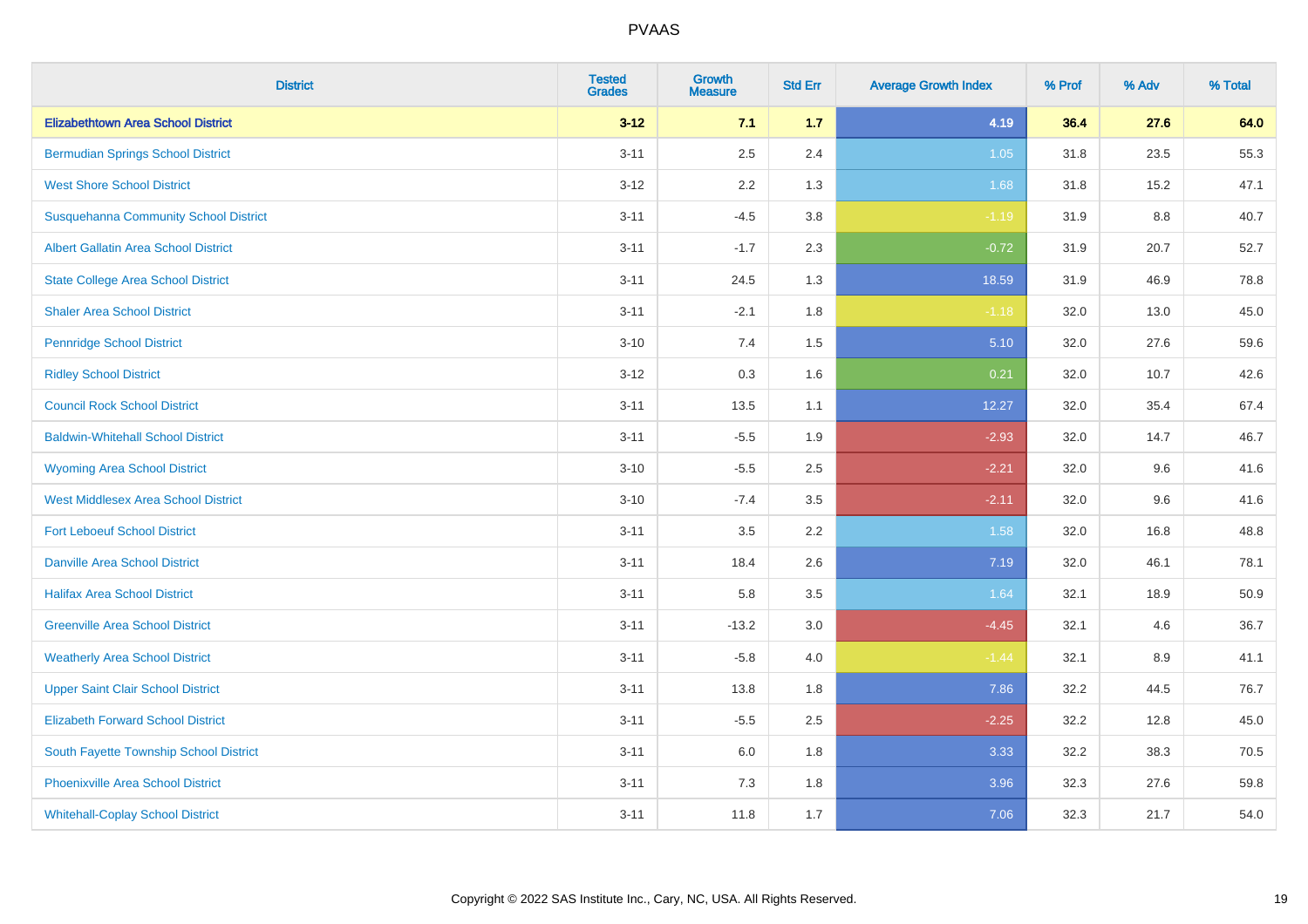| <b>District</b>                            | <b>Tested</b><br><b>Grades</b> | <b>Growth</b><br><b>Measure</b> | <b>Std Err</b> | <b>Average Growth Index</b> | % Prof | % Adv | % Total |
|--------------------------------------------|--------------------------------|---------------------------------|----------------|-----------------------------|--------|-------|---------|
| <b>Elizabethtown Area School District</b>  | $3 - 12$                       | 7.1                             | 1.7            | 4.19                        | 36.4   | 27.6  | 64.0    |
| <b>Bethlehem-Center School District</b>    | $3 - 10$                       | 2.1                             | 3.5            | 0.59                        | 32.3   | 4.6   | 36.9    |
| <b>Red Lion Area School District</b>       | $3 - 11$                       | 4.5                             | 1.9            | 2.31                        | 32.3   | 21.5  | 53.8    |
| <b>Camp Hill School District</b>           | $3 - 12$                       | 20.7                            | 2.9            | 7.00                        | 32.3   | 41.4  | 73.7    |
| <b>Purchase Line School District</b>       | $3 - 12$                       | 4.3                             | 3.3            | 1.30                        | 32.3   | 9.0   | 41.4    |
| <b>Avon Grove Charter School</b>           | $3 - 11$                       | $9.8\,$                         | 3.1            | 3.18                        | 32.4   | 26.0  | 58.4    |
| <b>Dallas School District</b>              | $3 - 11$                       | 8.1                             | 2.1            | 3.87                        | 32.4   | 22.4  | 54.8    |
| <b>Northwestern School District</b>        | $3 - 11$                       | $-14.6$                         | 3.2            | $-4.51$                     | 32.5   | 13.7  | 46.2    |
| <b>Highlands School District</b>           | $3 - 11$                       | $-1.3$                          | 2.3            | $-0.55$                     | 32.6   | 10.5  | 43.0    |
| <b>Hollidaysburg Area School District</b>  | $3 - 11$                       | $-2.7$                          | 1.6            | $-1.64$                     | 32.6   | 15.2  | 47.8    |
| Northeastern York School District          | $3 - 11$                       | 3.8                             | 1.8            | 2.11                        | 32.7   | 21.0  | 53.7    |
| Mifflinburg Area School District           | $3 - 11$                       | $-6.0$                          | 2.1            | $-2.87$                     | 32.7   | 13.3  | 46.0    |
| Southern Huntingdon County School District | $3 - 11$                       | $-5.9$                          | 3.4            | $-1.76$                     | 32.8   | 4.9   | 37.7    |
| <b>East Penn School District</b>           | $3 - 11$                       | 8.9                             | 1.2            | 7.61                        | 32.8   | 26.4  | 59.2    |
| <b>Derry Township School District</b>      | $3 - 10$                       | 20.1                            | 2.0            | 10.20                       | 32.8   | 46.9  | 79.7    |
| <b>Armstrong School District</b>           | $3 - 11$                       | 9.8                             | 1.6            | 6.22                        | 32.8   | 24.6  | 57.4    |
| <b>Reach Cyber Charter School</b>          | $3 - 11$                       | 1.4                             | 3.6            | 0.40                        | 32.9   | 15.2  | 48.1    |
| <b>Plum Borough School District</b>        | $3 - 11$                       | $-9.4$                          | 2.4            | $-3.98$                     | 32.9   | 27.4  | 60.4    |
| <b>Radnor Township School District</b>     | $3 - 12$                       | $7.5\,$                         | 1.9            | 4.03                        | 33.0   | 38.3  | 71.3    |
| <b>Upper Adams School District</b>         | $3 - 11$                       | 0.9                             | 2.5            | 0.37                        | 33.0   | 17.0  | 50.0    |
| <b>Dover Area School District</b>          | $3 - 12$                       | 7.1                             | 1.9            | 3.78                        | 33.0   | 18.7  | 51.7    |
| Pennsylvania Leadership Charter School     | $3 - 11$                       | $8.0\,$                         | 1.9            | 4.22                        | 33.1   | 27.8  | 60.9    |
| <b>Crestwood School District</b>           | $3 - 11$                       | $-3.4$                          | 2.2            | $-1.52$                     | 33.1   | 21.7  | 54.9    |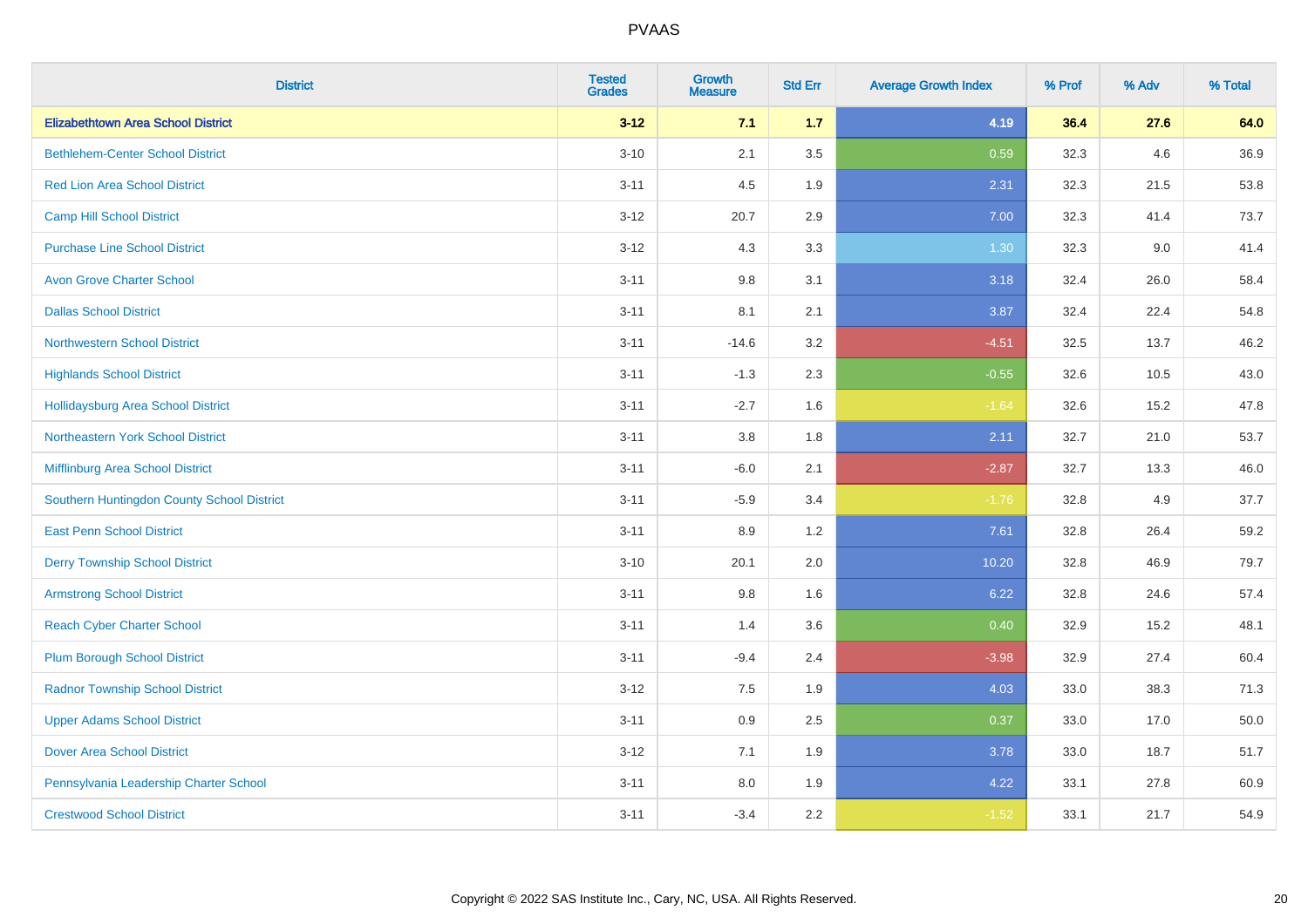| <b>District</b>                                 | <b>Tested</b><br><b>Grades</b> | <b>Growth</b><br><b>Measure</b> | <b>Std Err</b> | <b>Average Growth Index</b> | % Prof | % Adv | % Total |
|-------------------------------------------------|--------------------------------|---------------------------------|----------------|-----------------------------|--------|-------|---------|
| <b>Elizabethtown Area School District</b>       | $3 - 12$                       | 7.1                             | $1.7$          | 4.19                        | 36.4   | 27.6  | 64.0    |
| <b>Chestnut Ridge School District</b>           | $3 - 12$                       | 4.0                             | 2.9            | 1.38                        | 33.2   | 11.0  | 44.2    |
| <b>Southmoreland School District</b>            | $3 - 11$                       | $-12.5$                         | 3.1            | $-4.04$                     | 33.3   | 15.5  | 48.8    |
| <b>Mount Pleasant Area School District</b>      | $3 - 11$                       | $-5.4$                          | 2.3            | $-2.37$                     | 33.3   | 8.7   | 42.0    |
| Salisbury-Elk Lick School District              | $3 - 11$                       | $-8.4$                          | 5.8            | $-1.45$                     | 33.3   | 5.6   | 38.9    |
| <b>Harmony Area School District</b>             | $3 - 10$                       | $-5.7$                          | 5.0            | $-1.13$                     | 33.3   | 0.0   | 33.3    |
| <b>Westmont Hilltop School District</b>         | $3 - 11$                       | $-1.0$                          | 2.8            | $-0.36$                     | 33.3   | 14.7  | 48.0    |
| <b>Galeton Area School District</b>             | $3 - 11$                       | 5.4                             | 5.4            | 1.01                        | 33.3   | 22.2  | 55.6    |
| <b>Wallingford-Swarthmore School District</b>   | $3 - 10$                       | 5.0                             | 2.2            | 2.25                        | 33.3   | 37.1  | 70.4    |
| <b>Allegheny-Clarion Valley School District</b> | $3 - 10$                       | 12.3                            | 4.1            | 3.03                        | 33.3   | 19.0  | 52.4    |
| <b>Iroquois School District</b>                 | $3 - 11$                       | 13.6                            | 2.8            | 4.83                        | 33.3   | 16.0  | 49.4    |
| <b>Avon Grove School District</b>               | $3 - 10$                       | 7.6                             | 1.4            | 5.29                        | 33.7   | 33.2  | 67.0    |
| <b>Wayne Highlands School District</b>          | $3 - 11$                       | 22.5                            | 2.5            | 9.16                        | 33.8   | 40.4  | 74.2    |
| <b>Quakertown Community School District</b>     | $3 - 12$                       | $-4.3$                          | $1.5\,$        | $-2.79$                     | 33.8   | 20.1  | 53.8    |
| <b>Abington Heights School District</b>         | $3 - 11$                       | 6.7                             | 1.7            | 4.00                        | 33.8   | 31.7  | 65.5    |
| <b>Great Valley School District</b>             | $3 - 11$                       | 5.4                             | 2.0            | 2.77                        | 33.8   | 33.5  | 67.3    |
| <b>Apollo-Ridge School District</b>             | $3 - 12$                       | 9.5                             | 3.0            | 3.23                        | 34.0   | 9.4   | 43.4    |
| <b>General Mclane School District</b>           | $3 - 11$                       | $-10.7$                         | 2.4            | $-4.40$                     | 34.0   | 15.6  | 49.6    |
| <b>Hermitage School District</b>                | $3 - 12$                       | 14.0                            | 2.5            | 5.59                        | 34.0   | 27.0  | 61.0    |
| <b>Jenkintown School District</b>               | $3 - 11$                       | $-7.9$                          | 4.1            | $-1.92$                     | 34.1   | 27.3  | 61.4    |
| <b>Warrior Run School District</b>              | $3 - 11$                       | 10.5                            | 2.7            | 3.86                        | 34.1   | 16.8  | 50.9    |
| <b>Ligonier Valley School District</b>          | $3 - 11$                       | $-10.8$                         | 3.1            | $-3.43$                     | 34.1   | 5.8   | 39.9    |
| <b>Donegal School District</b>                  | $3 - 12$                       | 5.9                             | 2.2            | 2.72                        | 34.1   | 23.1  | 57.2    |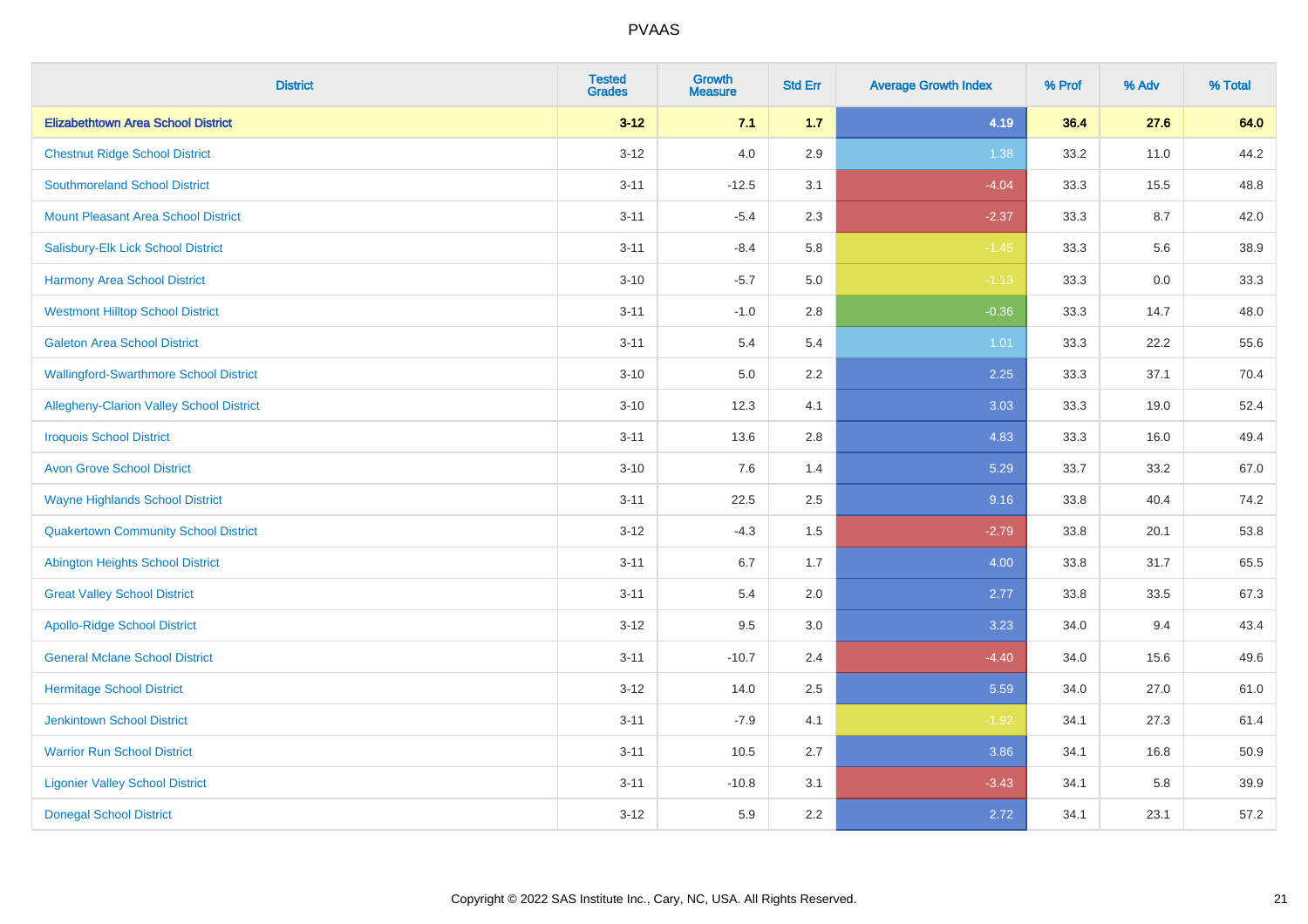| <b>District</b>                           | <b>Tested</b><br><b>Grades</b> | <b>Growth</b><br><b>Measure</b> | <b>Std Err</b> | <b>Average Growth Index</b> | % Prof | % Adv | % Total |
|-------------------------------------------|--------------------------------|---------------------------------|----------------|-----------------------------|--------|-------|---------|
| <b>Elizabethtown Area School District</b> | $3 - 12$                       | 7.1                             | 1.7            | 4.19                        | 36.4   | 27.6  | 64.0    |
| <b>Everett Area School District</b>       | $3 - 11$                       | $-1.1$                          | 3.1            | $-0.34$                     | 34.2   | 13.2  | 47.4    |
| <b>Middletown Area School District</b>    | $3 - 11$                       | $-3.4$                          | 2.4            | $-1.44$                     | 34.3   | 15.2  | 49.4    |
| <b>Palmerton Area School District</b>     | $3 - 11$                       | $-0.9$                          | 2.7            | $-0.34$                     | 34.3   | 14.3  | 48.6    |
| <b>Tamaqua Area School District</b>       | $3 - 12$                       | 6.5                             | 2.4            | 2.72                        | 34.3   | 17.5  | 51.8    |
| <b>Upper Merion Area School District</b>  | $3 - 11$                       | 14.0                            | 2.0            | 7.15                        | 34.4   | 32.6  | 67.0    |
| Moon Area School District                 | $3 - 11$                       | 1.5                             | 1.8            | 0.86                        | 34.5   | 25.5  | 60.0    |
| <b>Harbor Creek School District</b>       | $3 - 11$                       | 13.4                            | 2.3            | 5.80                        | 34.5   | 40.7  | 75.2    |
| <b>Hopewell Area School District</b>      | $3 - 11$                       | 0.8                             | 2.6            | 0.31                        | 34.5   | 12.4  | 46.9    |
| <b>Millcreek Township School District</b> | $3 - 11$                       | 9.1                             | 1.4            | 6.61                        | 34.5   | 30.1  | 64.6    |
| <b>Evergreen Community Charter School</b> | $6 - 11$                       | $-1.1$                          | 4.7            | $-0.23$                     | 34.6   | 26.9  | 61.5    |
| <b>Blackhawk School District</b>          | $3 - 11$                       | 2.0                             | 2.3            | 0.87                        | 34.6   | 20.7  | 55.3    |
| <b>Coudersport Area School District</b>   | $3 - 11$                       | 14.8                            | 3.4            | 4.33                        | 34.7   | 28.0  | 62.7    |
| <b>Upper Dublin School District</b>       | $3 - 12$                       | 2.1                             | 1.8            | 1.19                        | 34.7   | 30.0  | 64.7    |
| West Jefferson Hills School District      | $3 - 11$                       | 1.9                             | 1.9            | 0.99                        | 34.8   | 27.3  | 62.1    |
| <b>Derry Area School District</b>         | $3 - 11$                       | $-11.8$                         | 2.6            | $-4.53$                     | 34.8   | 6.1   | 40.9    |
| <b>Avella Area School District</b>        | $3 - 12$                       | 1.6                             | 4.7            | 0.34                        | 34.8   | 7.2   | 42.0    |
| <b>Steel Valley School District</b>       | $3 - 11$                       | 11.1                            | 3.3            | 3.33                        | 34.8   | 10.1  | 44.9    |
| <b>Central Bucks School District</b>      | $3 - 11$                       | 15.5                            | 0.9            | 17.94                       | 34.8   | 41.4  | 76.2    |
| <b>Annville-Cleona School District</b>    | $3 - 12$                       | 1.1                             | 2.4            | 0.45                        | 34.8   | 13.6  | 48.5    |
| <b>Garnet Valley School District</b>      | $3 - 10$                       | 0.2                             | 1.7            | 0.13                        | 34.9   | 26.4  | 61.3    |
| <b>Cameron County School District</b>     | $3 - 12$                       | $-5.0$                          | 4.4            | $-1.12$                     | 34.9   | 4.8   | 39.7    |
| <b>Athens Area School District</b>        | $3 - 11$                       | 2.6                             | 2.3            | 1.11                        | 34.9   | 12.3  | 47.3    |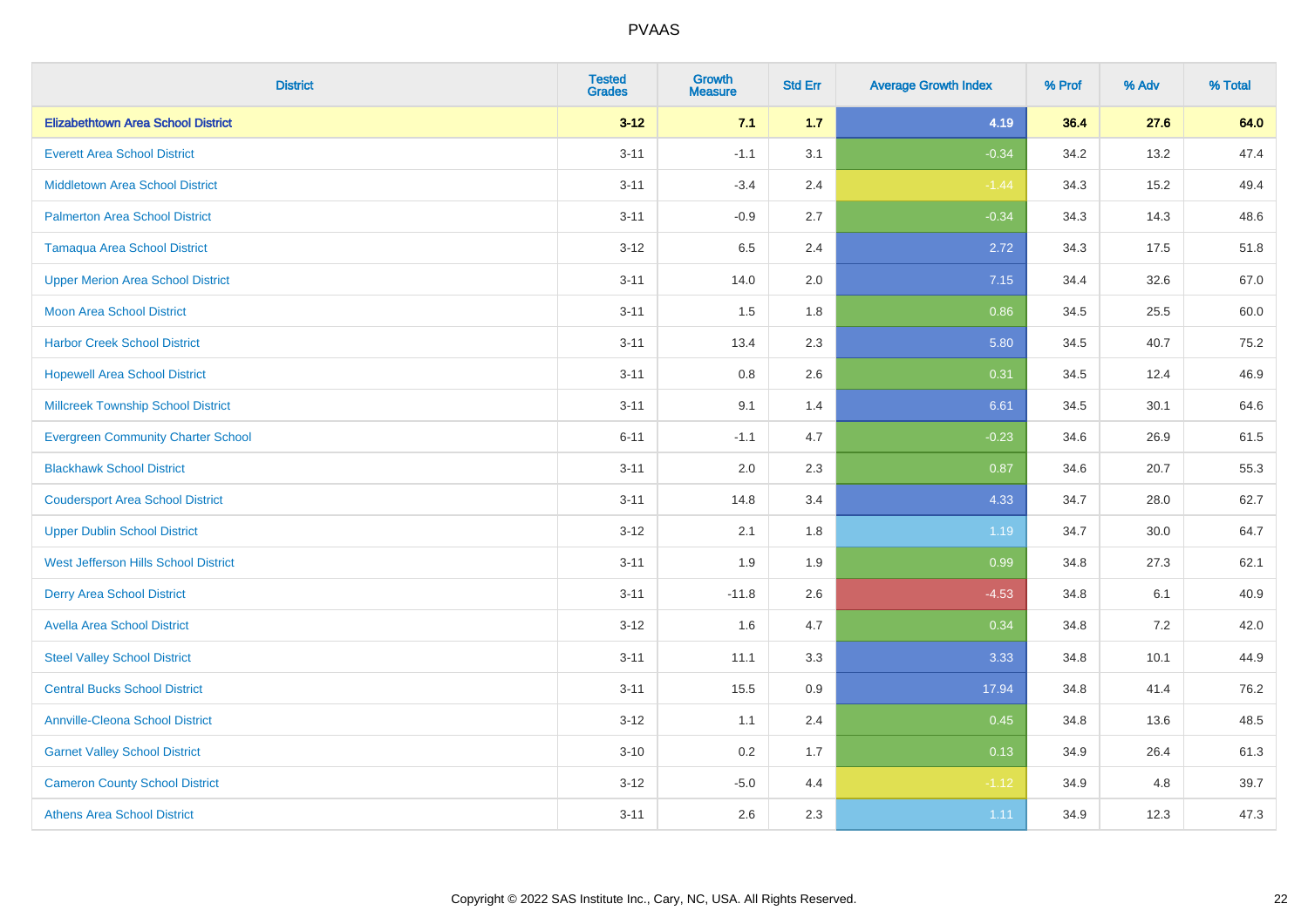| <b>District</b>                                 | <b>Tested</b><br><b>Grades</b> | <b>Growth</b><br><b>Measure</b> | <b>Std Err</b> | <b>Average Growth Index</b> | % Prof | % Adv | % Total  |
|-------------------------------------------------|--------------------------------|---------------------------------|----------------|-----------------------------|--------|-------|----------|
| <b>Elizabethtown Area School District</b>       | $3 - 12$                       | 7.1                             | 1.7            | 4.19                        | 36.4   | 27.6  | 64.0     |
| <b>Conestoga Valley School District</b>         | $3 - 11$                       | 2.4                             | 1.7            | 1.43                        | 35.0   | 23.5  | 58.5     |
| <b>Keystone School District</b>                 | $3 - 11$                       | 7.8                             | 5.7            | 1.37                        | 35.0   | 45.0  | 80.0     |
| <b>Perkiomen Valley School District</b>         | $3 - 11$                       | 2.7                             | 1.5            | 1.83                        | 35.0   | 25.3  | 60.3     |
| <b>Mohawk Area School District</b>              | $3 - 11$                       | $-10.5$                         | 2.8            | $-3.75$                     | 35.1   | 10.6  | 45.7     |
| Mechanicsburg Area School District              | $3 - 11$                       | $-5.7$                          | 1.6            | $-3.48$                     | 35.1   | 16.0  | 51.2     |
| <b>Mifflin County School District</b>           | $3 - 11$                       | 12.3                            | 1.6            | 7.69                        | 35.1   | 15.1  | 50.3     |
| <b>Peters Township School District</b>          | $3 - 11$                       | 14.1                            | 1.7            | 8.16                        | 35.2   | 41.6  | 76.8     |
| <b>Rose Tree Media School District</b>          | $3 - 10$                       | $-2.8$                          | 2.1            | $-1.33$                     | 35.2   | 29.6  | 64.8     |
| <b>Tredyffrin-Easttown School District</b>      | $3 - 10$                       | 8.7                             | 2.4            | 3.57                        | 35.2   | 35.8  | 71.0     |
| <b>Eastern Lancaster County School District</b> | $3 - 12$                       | 2.9                             | 3.2            | 0.91                        | 35.2   | 36.4  | 71.6     |
| Saint Marys Area School District                | $3 - 11$                       | 6.0                             | 2.2            | 2.69                        | 35.4   | 18.3  | 53.7     |
| <b>Wilson Area School District</b>              | $3 - 11$                       | $-0.3$                          | 2.4            | $-0.12$                     | 35.4   | 14.6  | $50.0\,$ |
| Lampeter-Strasburg School District              | $3 - 12$                       | 11.0                            | 1.9            | 5.69                        | 35.4   | 32.3  | 67.7     |
| Pocono Mountain School District                 | $3 - 12$                       | $-4.3$                          | 1.8            | $-2.43$                     | 35.5   | 17.1  | 52.6     |
| <b>Dubois Area School District</b>              | $3 - 11$                       | $-2.8$                          | 2.0            | $-1.37$                     | 35.5   | 19.0  | 54.6     |
| Johnsonburg Area School District                | $3 - 11$                       | 5.0                             | 3.9            | 1.27                        | 35.5   | 11.8  | 47.4     |
| <b>Northgate School District</b>                | $3 - 11$                       | $-3.0$                          | 3.4            | $-0.85$                     | 35.6   | 6.8   | 42.4     |
| <b>Benton Area School District</b>              | $3 - 10$                       | 8.1                             | 4.0            | 2.01                        | 35.7   | 28.6  | 64.3     |
| <b>Gateway School District</b>                  | $3 - 11$                       | 3.1                             | 2.0            | 1.55                        | 35.7   | 18.5  | 54.2     |
| <b>Riverside Beaver County School District</b>  | $3 - 11$                       | $-5.5$                          | 2.7            | $-2.03$                     | 35.8   | 23.2  | 59.0     |
| <b>Otto-Eldred School District</b>              | $3 - 11$                       | $-0.5$                          | 3.5            | $-0.13$                     | 35.8   | 10.5  | 46.3     |
| <b>Lewisburg Area School District</b>           | $3 - 11$                       | 1.7                             | 2.4            | 0.72                        | 35.9   | 35.9  | 71.8     |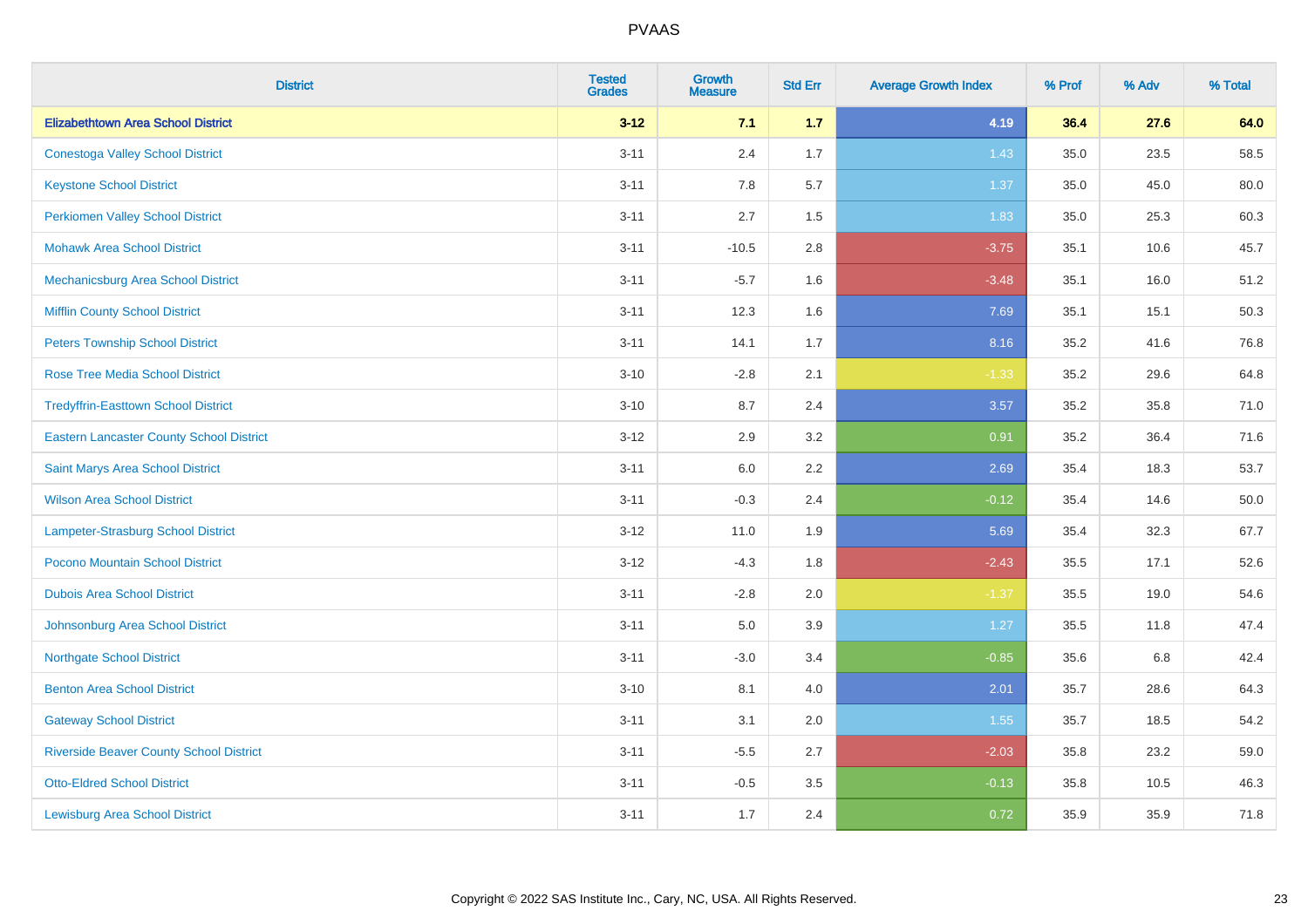| <b>District</b>                             | <b>Tested</b><br><b>Grades</b> | <b>Growth</b><br><b>Measure</b> | <b>Std Err</b> | <b>Average Growth Index</b> | % Prof | % Adv | % Total |
|---------------------------------------------|--------------------------------|---------------------------------|----------------|-----------------------------|--------|-------|---------|
| <b>Elizabethtown Area School District</b>   | $3 - 12$                       | 7.1                             | 1.7            | 4.19                        | 36.4   | 27.6  | 64.0    |
| <b>Avonworth School District</b>            | $3 - 10$                       | $-6.2$                          | 2.3            | $-2.68$                     | 35.9   | 14.1  | 50.0    |
| <b>Methacton School District</b>            | $3 - 11$                       | 11.0                            | 1.6            | 6.94                        | 36.0   | 33.6  | 69.6    |
| South Western School District               | $3 - 12$                       | 2.5                             | 1.7            | 1.48                        | 36.2   | 19.7  | 55.9    |
| Lehigh Career & Technical Institute         | $10 - 12$                      | $-0.7$                          | 6.3            | $-0.11$                     | 36.4   | 4.6   | 40.9    |
| <b>West Chester Area School District</b>    | $3 - 11$                       | $-2.1$                          | 1.2            | $-1.83$                     | 36.4   | 23.2  | 59.6    |
| South Eastern School District               | $3 - 11$                       | $-1.0$                          | 1.8            | $-0.55$                     | 36.4   | 17.1  | 53.5    |
| <b>Elizabethtown Area School District</b>   | $3 - 12$                       | 7.1                             | $1.7$          | 4.19                        | 36.4   | 27.6  | 64.0    |
| <b>Bloomsburg Area School District</b>      | $3 - 10$                       | 4.3                             | 3.4            | 1.26                        | 36.5   | 20.6  | 57.1    |
| <b>Tyrone Area School District</b>          | $3 - 12$                       | 29.2                            | 2.3            | 12.86                       | 36.6   | 29.1  | 65.7    |
| <b>Delaware Valley School District</b>      | $3 - 11$                       | 15.7                            | 1.6            | 9.62                        | 36.7   | 32.1  | 68.8    |
| <b>Mars Area School District</b>            | $3 - 10$                       | $6.6\,$                         | 1.9            | 3.45                        | 36.7   | 32.4  | 69.1    |
| <b>Haverford Township School District</b>   | $3 - 11$                       | 1.4                             | 1.4            | 1.05                        | 36.7   | 26.3  | 63.0    |
| East Pennsboro Area School District         | $3 - 11$                       | 4.8                             | 2.1            | 2.26                        | 36.8   | 16.9  | 53.7    |
| <b>Dallastown Area School District</b>      | $3 - 11$                       | 19.9                            | 1.4            | 14.14                       | 36.8   | 34.2  | 71.0    |
| <b>Owen J Roberts School District</b>       | $3 - 11$                       | $-3.5$                          | 1.5            | $-2.27$                     | 36.8   | 24.4  | 61.2    |
| <b>Loyalsock Township School District</b>   | $3 - 12$                       | 26.7                            | 2.7            | 9.92                        | 36.8   | 35.1  | 71.9    |
| <b>Tuscarora School District</b>            | $3 - 11$                       | 13.4                            | 2.2            | 6.20                        | 37.1   | 26.3  | 63.4    |
| <b>Springfield Township School District</b> | $3 - 11$                       | $-3.9$                          | 3.1            | $-1.27$                     | 37.2   | 30.8  | 68.1    |
| <b>West Allegheny School District</b>       | $3 - 12$                       | 8.6                             | 2.0            | 4.34                        | 37.3   | 27.2  | 64.5    |
| <b>Oley Valley School District</b>          | $3 - 11$                       | 1.4                             | 2.4            | 0.56                        | 37.4   | 23.9  | 61.4    |
| <b>Freeport Area School District</b>        | $3 - 10$                       | $-0.2$                          | 2.1            | $-0.10$                     | 37.4   | 29.8  | 67.2    |
| <b>Upper Dauphin Area School District</b>   | $3 - 11$                       | 16.5                            | 5.1            | 3.26                        | 37.5   | 26.8  | 64.3    |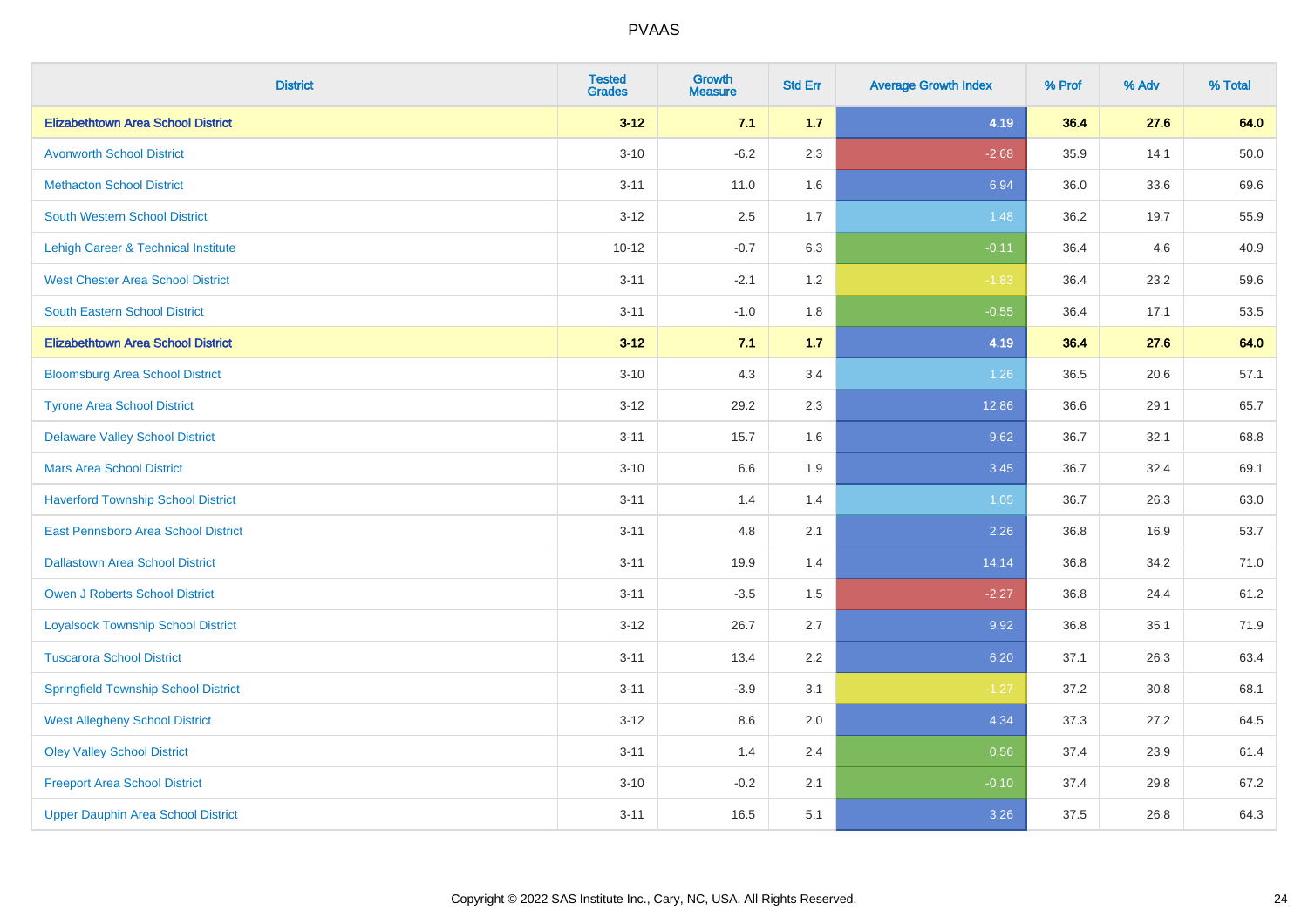| <b>District</b>                                    | <b>Tested</b><br><b>Grades</b> | <b>Growth</b><br><b>Measure</b> | <b>Std Err</b> | <b>Average Growth Index</b> | % Prof | % Adv | % Total |
|----------------------------------------------------|--------------------------------|---------------------------------|----------------|-----------------------------|--------|-------|---------|
| <b>Elizabethtown Area School District</b>          | $3 - 12$                       | 7.1                             | 1.7            | 4.19                        | 36.4   | 27.6  | 64.0    |
| <b>Muncy School District</b>                       | $3 - 11$                       | 6.9                             | 3.3            | 2.12                        | 37.6   | 18.8  | 56.4    |
| <b>Southern York County School District</b>        | $3 - 11$                       | 15.5                            | 1.8            | 8.48                        | 37.6   | 29.2  | 66.8    |
| <b>Norwin School District</b>                      | $3 - 11$                       | $-1.1$                          | 1.6            | $-0.70$                     | 37.7   | 27.6  | 65.2    |
| <b>Leechburg Area School District</b>              | $3 - 11$                       | 7.0                             | 3.9            | 1.79                        | 37.7   | 4.9   | 42.6    |
| <b>Pennsbury School District</b>                   | $3 - 11$                       | 5.6                             | 1.3            | 4.38                        | 37.7   | 27.7  | 65.4    |
| <b>Central Valley School District</b>              | $3 - 10$                       | 4.7                             | 2.6            | 1.83                        | 37.8   | 18.5  | 56.3    |
| <b>Montrose Area School District</b>               | $3 - 10$                       | 12.3                            | 2.8            | 4.41                        | 37.8   | 28.9  | 66.7    |
| South Butler County School District                | $3 - 10$                       | 6.3                             | 2.2            | 2.80                        | 37.8   | 19.2  | 57.0    |
| <b>Hampton Township School District</b>            | $3 - 11$                       | 7.4                             | 2.0            | 3.79                        | 37.9   | 39.2  | 77.0    |
| <b>Homer-Center School District</b>                | $3 - 11$                       | 8.8                             | 3.5            | 2.53                        | 38.0   | 17.7  | 55.8    |
| <b>Lower Moreland Township School District</b>     | $3 - 11$                       | 8.7                             | 2.0            | 4.35                        | 38.2   | 33.2  | 71.4    |
| South Williamsport Area School District            | $3 - 10$                       | $0.9\,$                         | 3.1            | 0.31                        | 38.4   | 11.6  | 50.0    |
| <b>Littlestown Area School District</b>            | $3 - 11$                       | 28.7                            | 2.4            | 11.83                       | 38.4   | 29.3  | 67.7    |
| <b>Kutztown Area School District</b>               | $3 - 12$                       | 9.3                             | 2.8            | 3.34                        | 38.5   | 14.6  | 53.2    |
| <b>Wyalusing Area School District</b>              | $3 - 12$                       | 5.7                             | 3.2            | 1.78                        | 38.6   | 12.9  | 51.4    |
| <b>United School District</b>                      | $3 - 11$                       | 6.3                             | 3.3            | 1.89                        | 38.8   | 16.3  | 55.0    |
| <b>Twin Valley School District</b>                 | $3 - 12$                       | $-3.2$                          | 1.9            | $-1.68$                     | 38.8   | 19.8  | 58.6    |
| Palmyra Area School District                       | $3 - 11$                       | 16.2                            | 1.8            | 9.02                        | 38.8   | 34.0  | 72.8    |
| <b>Newport School District</b>                     | $3 - 12$                       | 3.8                             | 3.3            | 1.17                        | 38.8   | 10.4  | 49.2    |
| Montoursville Area School District                 | $3-12$                         | $-8.4$                          | 2.6            | $-3.17$                     | 38.8   | 18.2  | 57.0    |
| <b>Souderton Area School District</b>              | $3 - 11$                       | 18.5                            | 1.4            | 12.86                       | 39.2   | 31.2  | 70.4    |
| <b>Lincoln Park Performing Arts Charter School</b> | $7 - 11$                       | $-14.9$                         | 2.7            | $-5.45$                     | 39.3   | 8.9   | 48.2    |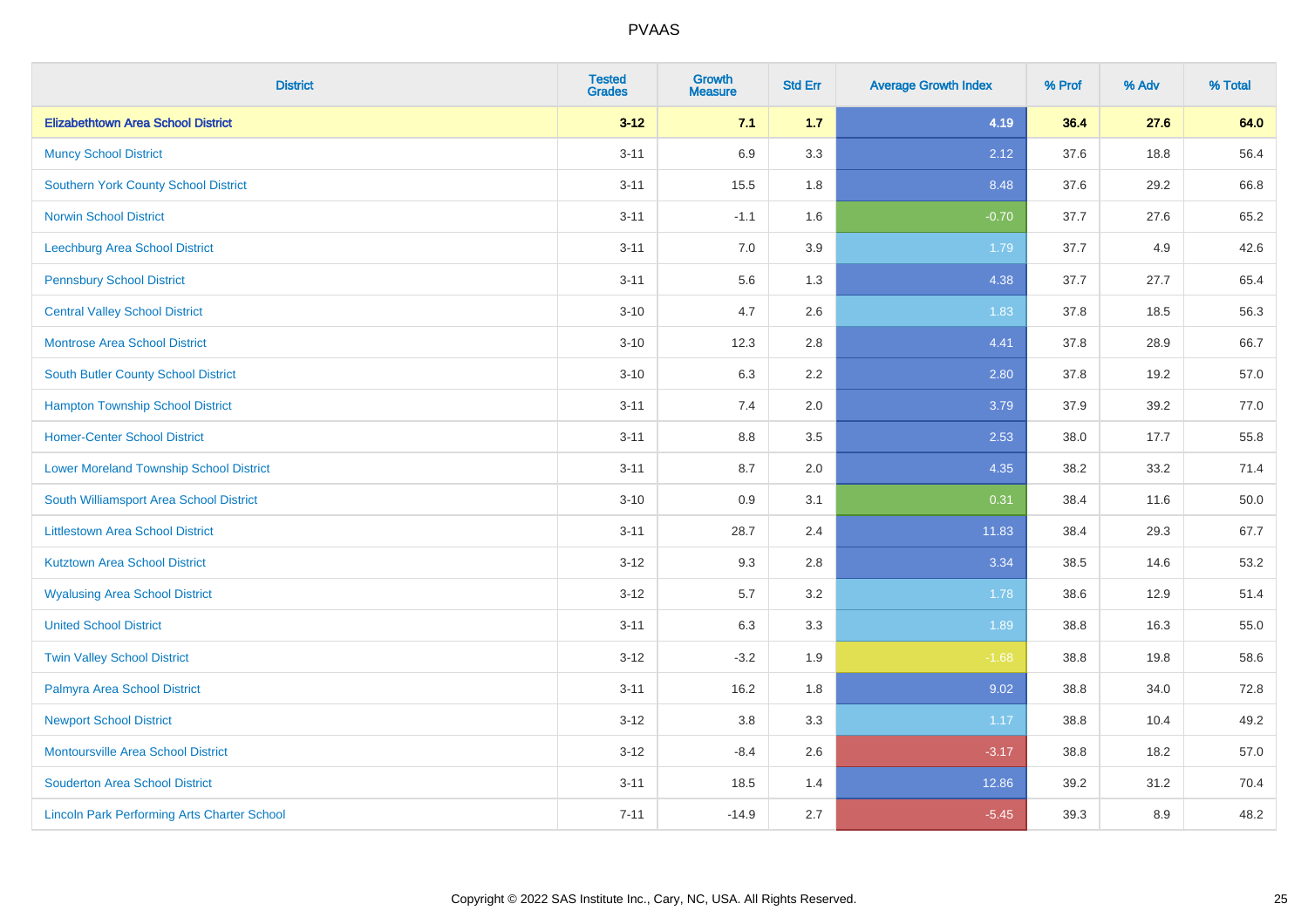| <b>District</b>                           | <b>Tested</b><br><b>Grades</b> | <b>Growth</b><br><b>Measure</b> | <b>Std Err</b> | <b>Average Growth Index</b> | % Prof | % Adv | % Total |
|-------------------------------------------|--------------------------------|---------------------------------|----------------|-----------------------------|--------|-------|---------|
| <b>Elizabethtown Area School District</b> | $3 - 12$                       | 7.1                             | 1.7            | 4.19                        | 36.4   | 27.6  | 64.0    |
| <b>Jersey Shore Area School District</b>  | $3 - 11$                       | 0.7                             | 2.5            | 0.27                        | 39.3   | 13.6  | 52.9    |
| Southern Lehigh School District           | $3 - 11$                       | $-4.1$                          | 2.1            | $-1.94$                     | 39.3   | 28.0  | 67.2    |
| Mt Lebanon School District                | $3 - 11$                       | 2.4                             | 1.3            | 1.79                        | 39.3   | 37.4  | 76.8    |
| <b>Quaker Valley School District</b>      | $3 - 11$                       | 12.2                            | 2.5            | 4.90                        | 39.5   | 26.4  | 65.9    |
| <b>Chichester School District</b>         | $3 - 11$                       | $-1.8$                          | 4.2            | $-0.44$                     | 40.0   | 14.0  | 54.0    |
| <b>Bethel Park School District</b>        | $3 - 11$                       | $-4.4$                          | 1.7            | $-2.62$                     | 40.1   | 27.3  | 67.4    |
| <b>Richland School District</b>           | $3 - 11$                       | $-6.9$                          | 2.6            | $-2.63$                     | 40.1   | 20.9  | 61.0    |
| <b>Line Mountain School District</b>      | $3 - 11$                       | 11.7                            | 3.9            | 3.01                        | 40.4   | 42.3  | 82.7    |
| <b>Seneca Valley School District</b>      | $3 - 11$                       | 0.8                             | 1.4            | 0.54                        | 40.6   | 25.2  | 65.8    |
| <b>Bellwood-Antis School District</b>     | $3 - 10$                       | 3.5                             | 2.8            | 1.24                        | 40.9   | 19.4  | 60.2    |
| <b>Greater Latrobe School District</b>    | $3 - 11$                       | $-14.1$                         | 2.0            | $-7.14$                     | 41.0   | 12.6  | 53.6    |
| <b>Windber Area School District</b>       | $3 - 11$                       | $-11.9$                         | 3.0            | $-3.94$                     | 41.0   | 10.3  | 51.3    |
| <b>Sharpsville Area School District</b>   | $3 - 11$                       | 3.8                             | 3.7            | 1.04                        | 41.1   | 23.2  | 64.3    |
| <b>Brockway Area School District</b>      | $3 - 11$                       | $-0.4$                          | 3.5            | $-0.11$                     | 41.2   | 13.8  | 55.0    |
| <b>Conewago Valley School District</b>    | $3 - 12$                       | 7.6                             | 1.7            | 4.46                        | 41.3   | 19.4  | 60.6    |
| <b>Shenango Area School District</b>      | $3 - 11$                       | 1.7                             | 3.2            | 0.52                        | 41.4   | 13.8  | 55.3    |
| Jamestown Area School District            | $3 - 11$                       | $-9.5$                          | 4.1            | $-2.33$                     | 41.5   | 4.9   | 46.3    |
| <b>Lakeview School District</b>           | $3 - 11$                       | $-1.9$                          | 3.5            | $-0.53$                     | 41.5   | 12.3  | 53.8    |
| California Area School District           | $3 - 10$                       | $-13.7$                         | 4.5            | $-3.06$                     | 41.7   | 16.7  | 58.3    |
| Northwestern Lehigh School District       | $3 - 11$                       | $-2.4$                          | 2.1            | $-1.14$                     | 41.7   | 17.9  | 59.5    |
| <b>Fairview School District</b>           | $3 - 11$                       | 8.3                             | 2.4            | 3.43                        | 41.9   | 34.9  | 76.7    |
| <b>Ridgway Area School District</b>       | $3 - 11$                       | $-6.1$                          | 4.0            | $-1.53$                     | 42.2   | 15.6  | 57.8    |